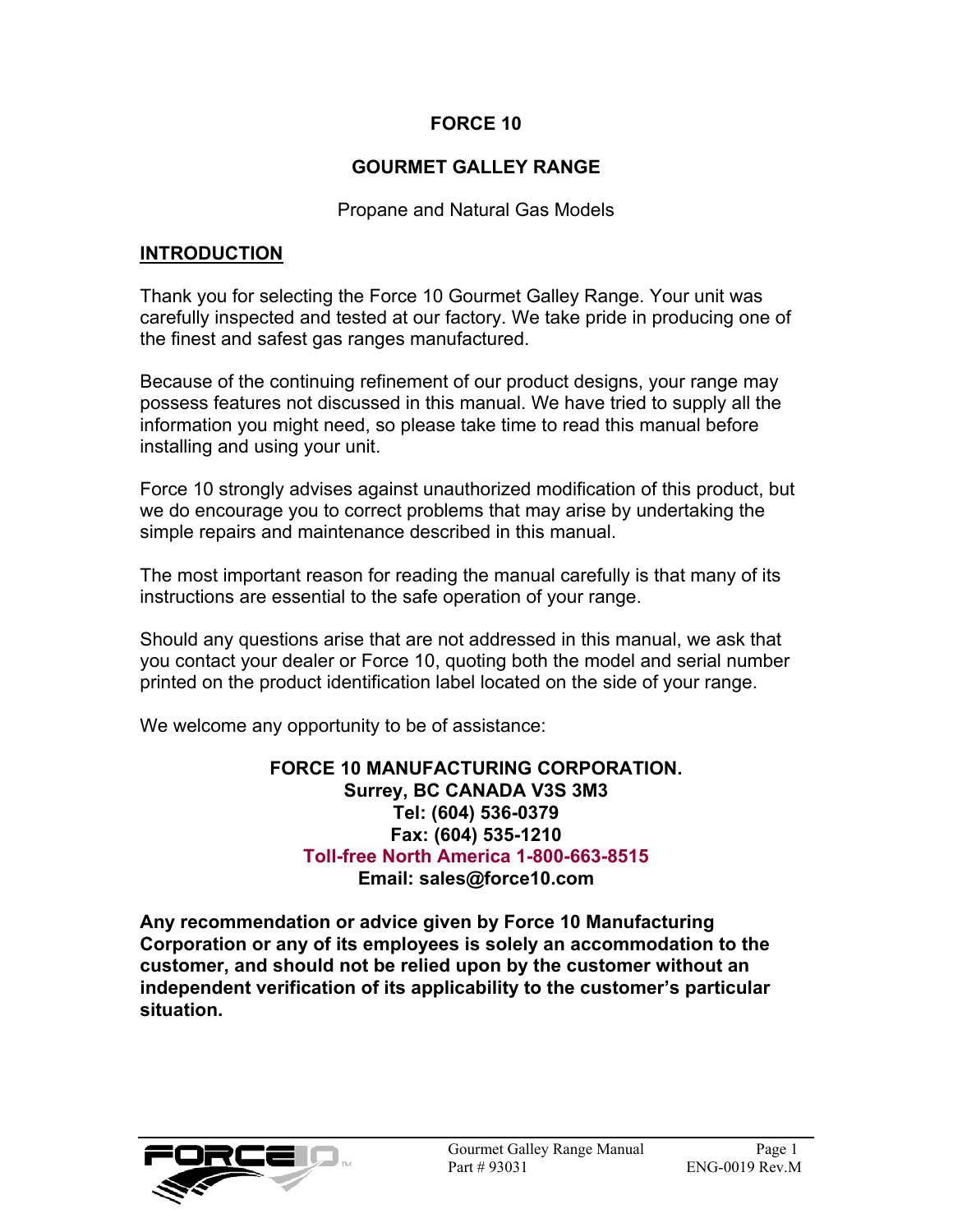# **SAFETY AND INSTALLATION**

Some Force 10 Galley Range models are specifically equipped to burn Liquid Propane Gas (LPG), while other models are equipped to use Compressed Natural Gas (CNG). LPG and CNG are **not** interchangeable fuels. It is therefore important to ensure that the model you have selected is the correct one for the type of fuel system you intend to use. If natural gas is used in a propane stove the burner flame will be inadequate for cooking. If propane is used in a stove fitted for natural gas, burner flame will be unacceptably and **dangerously** high.

Recommended installations for both LPG and CNG systems are outlined in this manual. Follow only the instructions that are applicable to your specific model of Galley Range. If, at some future date, you want to convert your LPG or CNG range to the other fuel, a conversion kit can be obtained from Force 10. The model and serial number of your range are required to obtain the correct kit.

Propane and natural gas are excellent and convenient galley fuels if used in accordance with the installation and safety procedures listed in this manual. If these procedures are ignored, there is a danger of fire and explosion. We have done our best to design and construct your Gourmet Galley Range to be the safest marine galley range available. You can do your part to ensure safety by following the installation and testing procedures.

All valves (both tank and solenoid) must be closed when the boat is unattended. They must also be closed **immediately** in any emergency. Force 10 recommends that manual cylinder valves be closed while appliances are not in operation.

### **Gas Pressures**

Propane gas pressures can vary depending on country of origin. This may necessitate a change to your propane tank regulator and a need to adapt your galley range to the new pressure. The following is a list of Orifices/By Pass and Propane pressures available.

| Applicatio<br>n         | Gas        | Pressure |                     | Orifice Size (mm) / By Pass (mm) |                        |                |                                        |
|-------------------------|------------|----------|---------------------|----------------------------------|------------------------|----------------|----------------------------------------|
|                         |            | mbar     | Water<br>Colum<br>n | Small<br><b>Burner</b>           | Large<br><b>Burner</b> | <b>Broiler</b> | Thermostat<br>ic Oven<br><b>Burner</b> |
| N.<br>America<br>Europe | Propane    | 30       | 12"                 | 0.56/0.30                        | 0.85/0.47              | 0.68/0.62      | 0.64/0.37                              |
| Europe                  | Propane    | 37       | 15"                 | 0.52/0.30                        | 0.82/0.47              | 0.62/0.62      | 0.60/0.37                              |
| N.<br>America           | <b>CNG</b> | 15       | 6"                  | 0.71/0.30                        | 1.18/0.47              | 0.97/0.37      | 0.97/0.62                              |

Our Galley Ranges are built for North American propane pressure and orifice sizes, unless ordered otherwise. Adapter kits are available from Force 10.

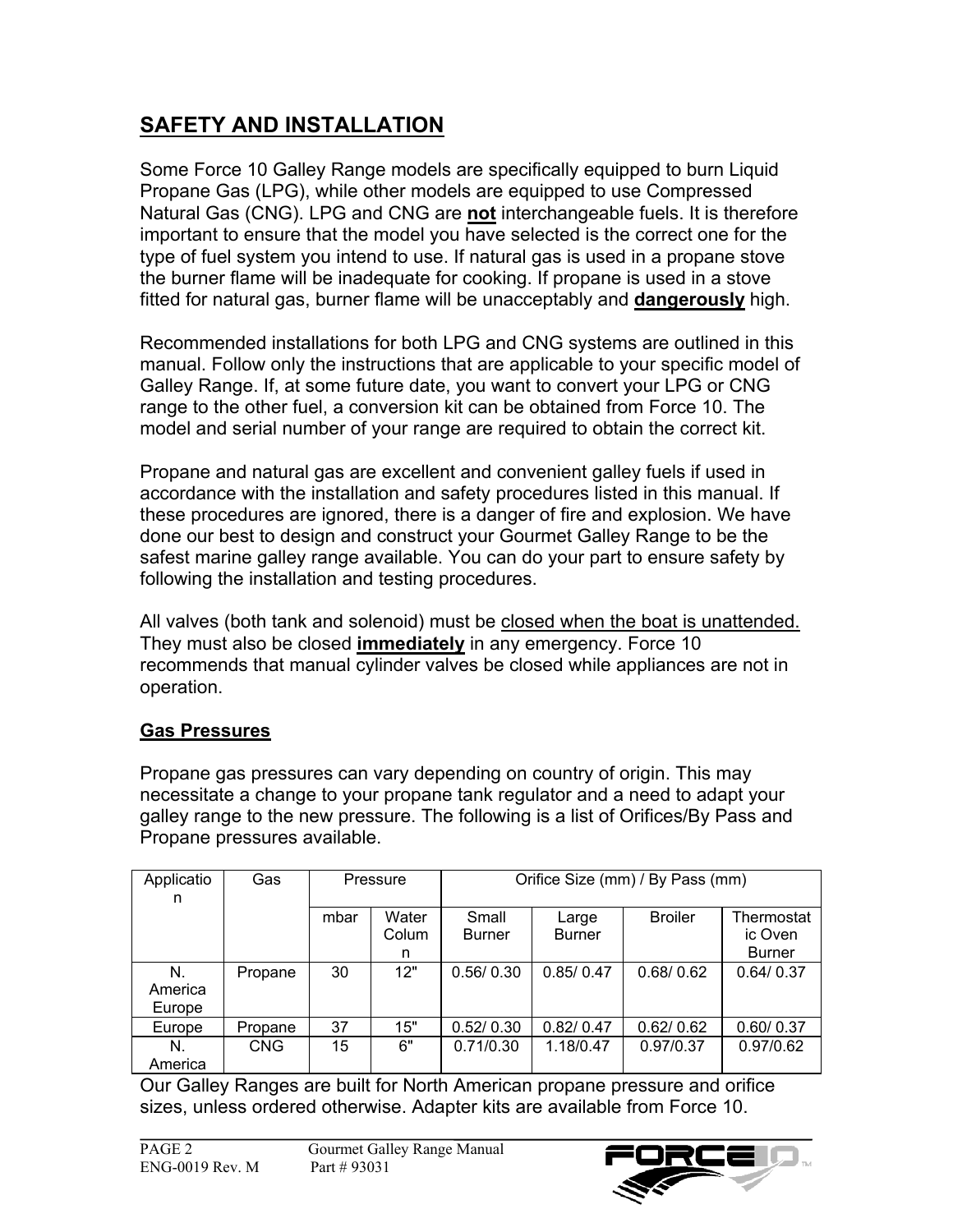## **Propane and Butane (LPG) Fuel System**

#### \*\* *Follow these instructions for propane model Galley Ranges only*

1. Buy your cylinder, gauge, master solenoid valve and hose from a reputable marine dealer, or your local LPG service center. Do **not** use unreliable or worn-out equipment.

We specifically recommend that only a high quality regulator be used with your Force 10 Galley Range. It must be set at 12" water column. A higher pressure could result in a dangerously high flame setting. If you question the quality or pressure setting of the regulator, please have it inspected by your local LPG service center.

2. Locate the cylinder and regulator in a housing vented to the open air (preferably on the deck or cabin top) isolated from the hull interior by a vapor tight enclosure.

Propane is heavier than air. It can therefore accumulate at the bottom of enclosed compartments despite the provision of overhead ventilation. To allow it to safely drain overboard, the housing in which the cylinder is installed must be vented at the bottom. A pipe or hose of at least 1" (25mm) ID running on a downward slope to an outlet on the hull exterior is ideal. Position the vent above the water line, and at least two feet from any hull opening to the boat interior or engine exhaust.

We recommend the installation of a vapor monitor on your boat with all propane fueled devices.

- 3. Propane is a two-phase (liquid/vapor) fuel, and only vapor withdrawal from the tank is safe. Firmly mount the cylinder, right side up, to ensure that liquid withdrawal does not occur.
- 4. We recommend that a solenoid valve, which can be controlled by a switch located in your cabin, be installed next to the manual cylinder valve. The cylinder valve outlet and the 9 or 12 VDC solenoid valve should be clean and dry when they are connected to each other.

Unnecessary attempts to seal this connection with substances like pipe dope or Teflon tape can result in the introduction of foreign materials into the system that can plug the tiny appliance orifices.

5. Tighten the solenoid valve to the cylinder valve outlet properly. Use a 7/8" (22mm) or adjustable wrench - not a pair of pliers - and apply approximately 50 ft-lbs. (68Nm) of torque.

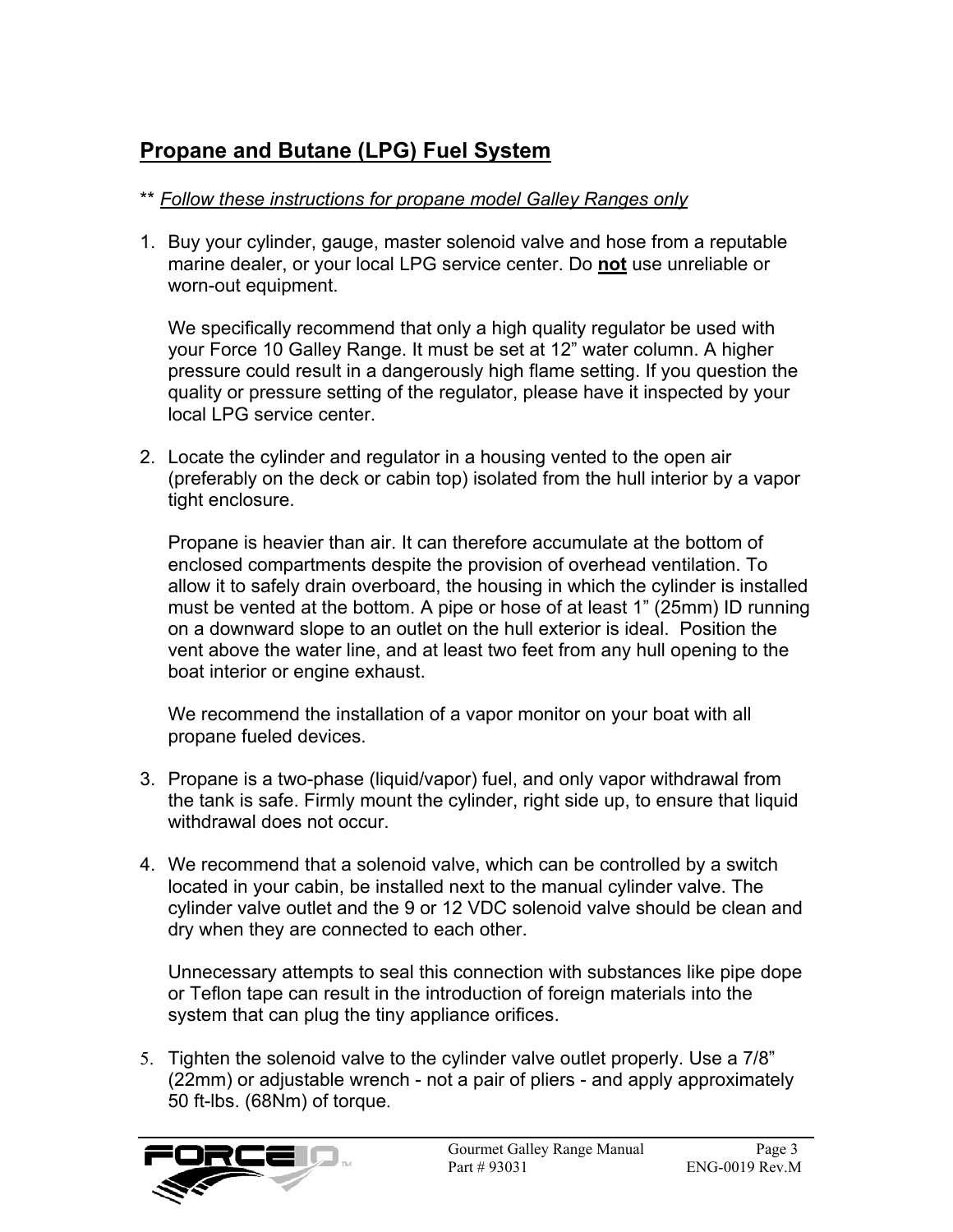- 6. A 0-300 psi (0-20 bar) pressure gauge should be installed next to the solenoid valve on its downstream side. Again, the fittings should be clean and dry. It is not necessary to use pipe dope or Teflon tape for these connections.
- 7. Install the regulator downstream from the pressure gauge with its vent port pointing downward, which prevents spray or deck wash from entering the fuel system.

### **LPG System Installation**



Recommended LPG System Installation

- *\*\* In some cases the solenoid valve is installed on the low pressure side of the system (i.e. after the LPG regulator). See solenoid manufacturers' instructions for proper installation.*
- 1. Starting from the propane tank itself, the fuel line attachments should occupy the following positions: (a) the tank shut-off valve, (b) the solenoid valve, (c) the pressure gauge, (d) the regulator, and (e) the range itself.
- 2. Affix the caution label plate supplied with your Galley Range in the immediate vicinity of the gas cylinder in a place where it will be plainly visible.
- 3. If the range is a gimbaled model, the gas supply line should be a flexible, fireresistant hose, UL/CGA approved for use with propane systems, with 3/8" (10mm) forged female flare nuts machined crimped on each end.

If your range is a built-in style, you should use either soft copper tubing or a UL/CGA approved gas hose with 3/8" (10mm) forged female flare nuts machine crimped onto each end.

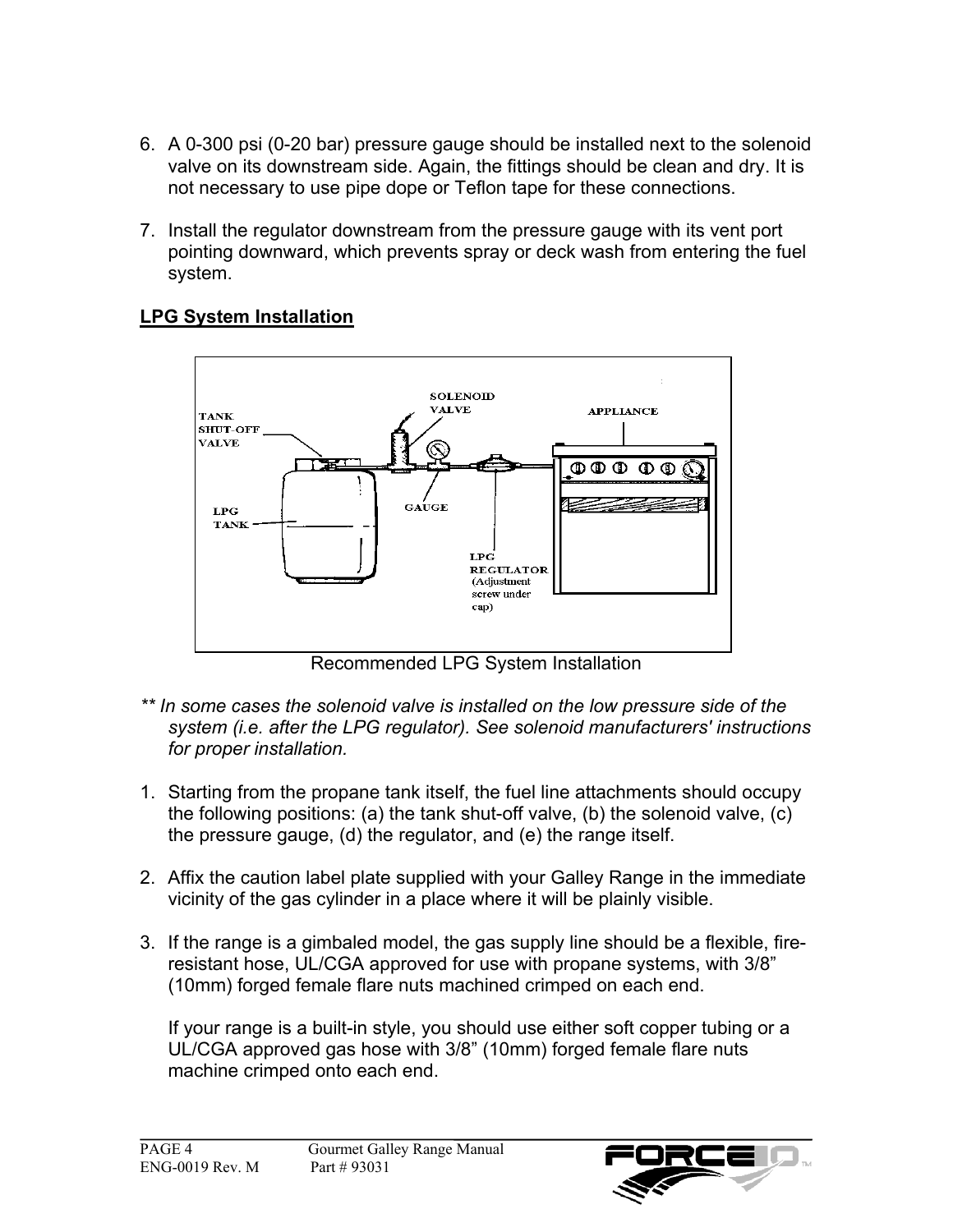Because every connection is a potential leak, the fuel line should be one continuous length of hose or tubing. Do **not** make a "T" off a fuel line between an existing appliance and the gas cylinder to feed another appliance. (You may install a "T" connection **only** within the fuel tank's enclosure, so any leakage is contained.)

- 4. Be sure you do not kink the hose or piping connecting the regulator with the range by bending it too sharply during installation - remember that the pressure (North American) on the downstream side of the regulator is less than 0.433 psi (28 mbar).
- 5. Protect the hose against vibration and damage by securing it tightly to bulkheads and hull side with non-corrosive ties or clamps which will not cut, abrade or pinch it.

On gimbaled models, the last two feet (60 cm) of the downstream end of the hose should be unattached to bulkheads or the hull side to allow the range to swing freely on its gimbals.

6. Fuel lines must be protected by close-fitting grommets and sealants where they pass through decks or bulkheads, and the passage must be made vapor-tight. They should be installed so that they are readily accessible to inspection.

### **Natural Gas (CNG) Fuel System**\*\* *Follow these instructions for natural gas model Galley Range ONLY*.

- 1. Buy your cylinder, gauge, regulator and fuel line from a reputable marine dealer, or your local CNG service station. Do **not** use unreliable or worn-out equipment.
- 2. Choose a location for the CNG cylinder away from any potential fire hazards, such as a gasoline-fueled engine, a hot manifold or exhaust riser. Should the CNG cylinder be adjacent to a fire and the safety valve rupture disc reaches 212  $\degree$ F (100  $\degree$ C) and 3775 psi, the disc will rupture and the gas contained in the cylinder will add to the fire already in progress.
- 3. As CNG is always a vapor, all CNG cylinders are designed without a relief valve.
- 4. The CNG cylinder(s) should be securely mounted vertically or horizontally in an area accessible for easy operation of the cylinder valve, monitoring of the cylinder pressure gauge and the removal and replacement of the cylinder.
- 5. As each CNG cylinder contains less thermal energy than two gallons of alcohol or kerosene fuel, but without their potential hazard of liquid leaks or spillage into the bilge, the CNG cylinder may be located in the area of the boat which would be suitable for the location of a pressurized alcohol or kerosene tank.

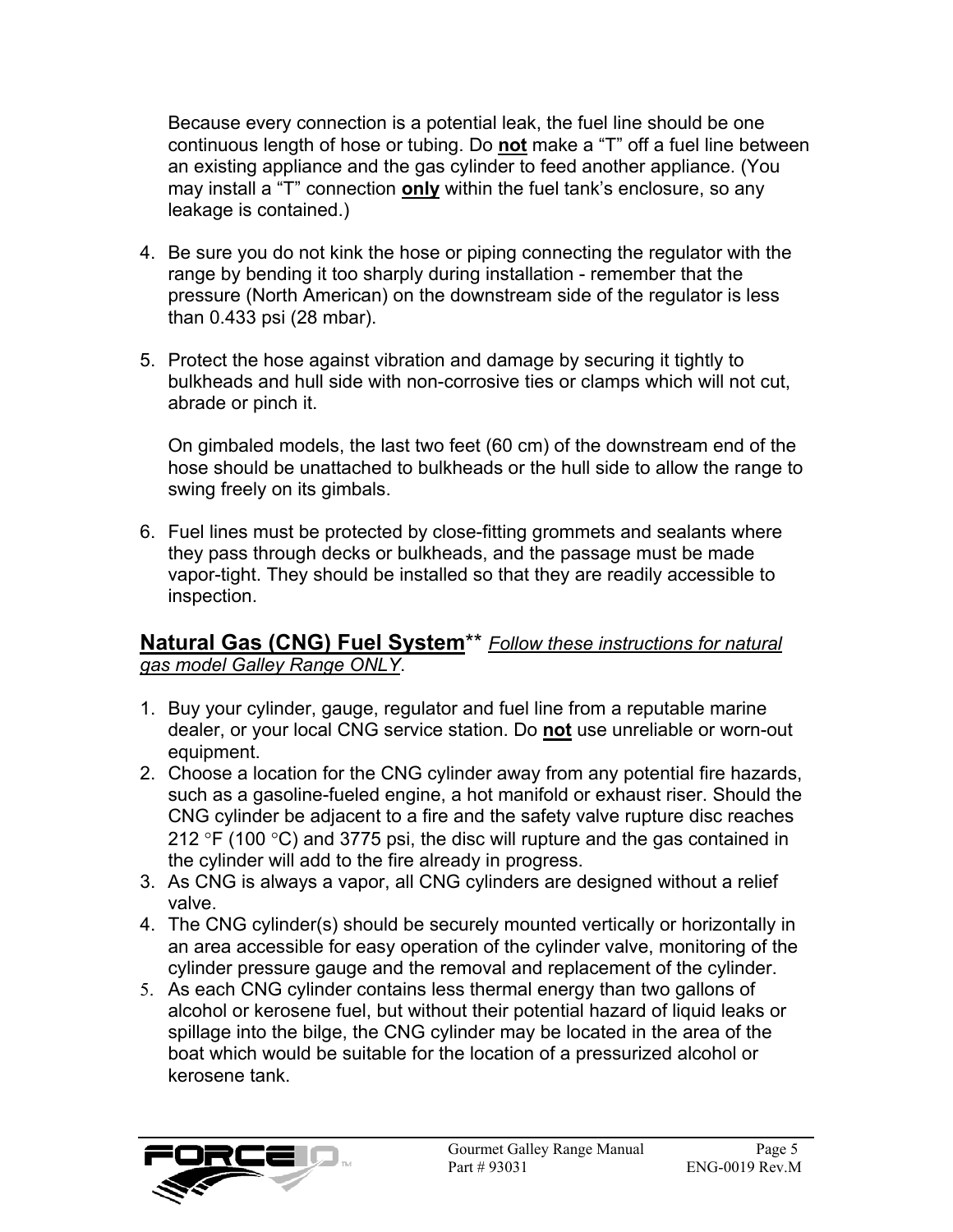6. The CNG cylinder valve outlet fitting does not require pipe dope or Teflon tape and should be clean and dry when attached to the regulation system nut to keep foreign materials out of the system.

**NOTE:** By law the CNG cylinder valve outlet fitting with its protective cap and chain and the regulator system nut have **left-hand threads.** The cap and nuts are so marked with a slot.

- 7. Use a crescent wrench to tighten the regulation system nut to the CNG cylinder and valve connection. Tighten the nut as you would a welding tank or CO<sub>2</sub> cylinder, using approximately 50 ft-lbs. (68Nm) of torque.
- 8. If the CNG cylinder(s) is to be located on deck or exposed to water spray, point the regulation system so that water cannot run into the second stage (gray) regulator vent or into the body of the pressure gauge.
- 9. If the CNG cylinder(s) is to be located inside a cabin, enclosed in a lazarette hatch, or in an area with little ventilation, you must supply ample overhead ventilation in case of a leak or regulator malfunction.
- 10. Affix the caution label supplied with your Galley Range in the immediate vicinity of the cylinder in a place where it will be plainly visible.
- 11. The fuel line must be a type recommended for natural gas. This line may be purchased through any of the natural gas dealers in the USA. If you have any problems or questions regarding the fuel line or fuel system, contact:

#### East Coast West Coast

Corp Bros., Inc. Gas Systems, Inc. Tel: (401) 331-8020 Tel: (714) 891-2411

Brook Street 5361 Production Drive Providence, RI 02903 **Huntington Beach, CA 92649** 

See American Boat and Yacht Council Safety Standards for Small Craft, Section A-22 for recommendations covering CNG.

Copies may be ordered direct from A.B.Y.C., 3069 Solomon's Island Road, Edgewater, Maryland 21307. Telephone: (410) 956-1050. Baltimore line: (410) 974-8112. Fax: (410) 956-2737.

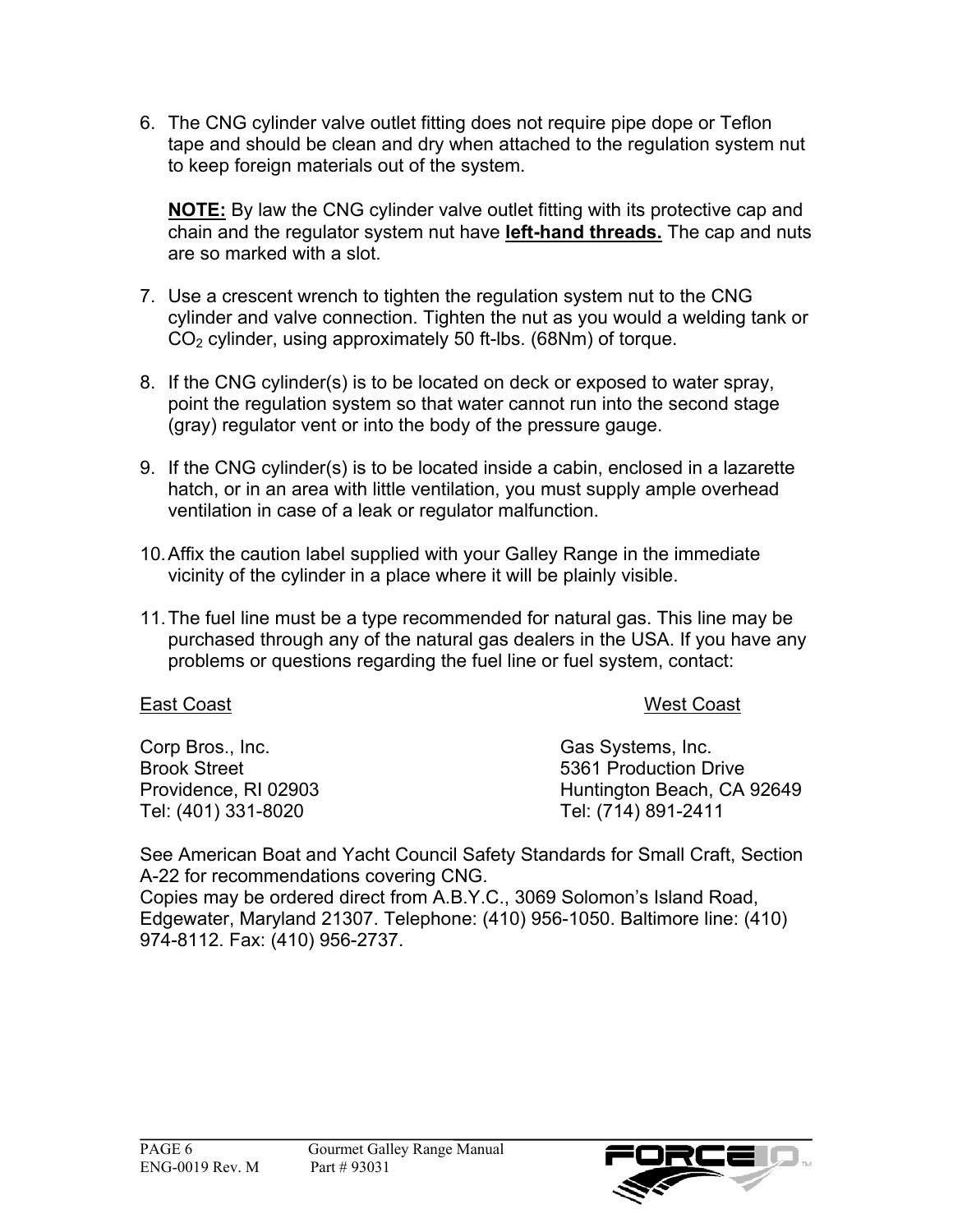#### **CNG System Installation**

1. Push approved CNG hose onto the barbed brass fitting on the CNG outlet connection on the regulation system. Be sure the hose goes on all the way to the plastic guard. CNG hose seals well when it is pushed over the proper size barbed fitting - hose clamps are unnecessary and should not be used.



Recommended CNG System Installation

- 2. Run the hose from the CNG regulation system to the appliance with 6" minimum radius turns, so the hose does not kink and cut off or reduce the fuel supply causing unsatisfactory operation of the range. Note: Fuel pressure is less than 0.217 psi (15 mbar).
- 3. Use only a continuous length of hose from the regulation system to the appliance with no tees or splices. Keep the number of fittings to an absolute minimum. Every connection is a potential leak!
- 4. Keep hose away from heat or abrasion. Use plastic ties or clamps to secure the hose to the boat structure or bulkheads. Fuel lines must be protected by close-fitting grommets and sealant where they pass through decks or bulkheads, and the passage must be made vapor-tight.
- 5. Installation should be such that it is readily accessible to inspection.

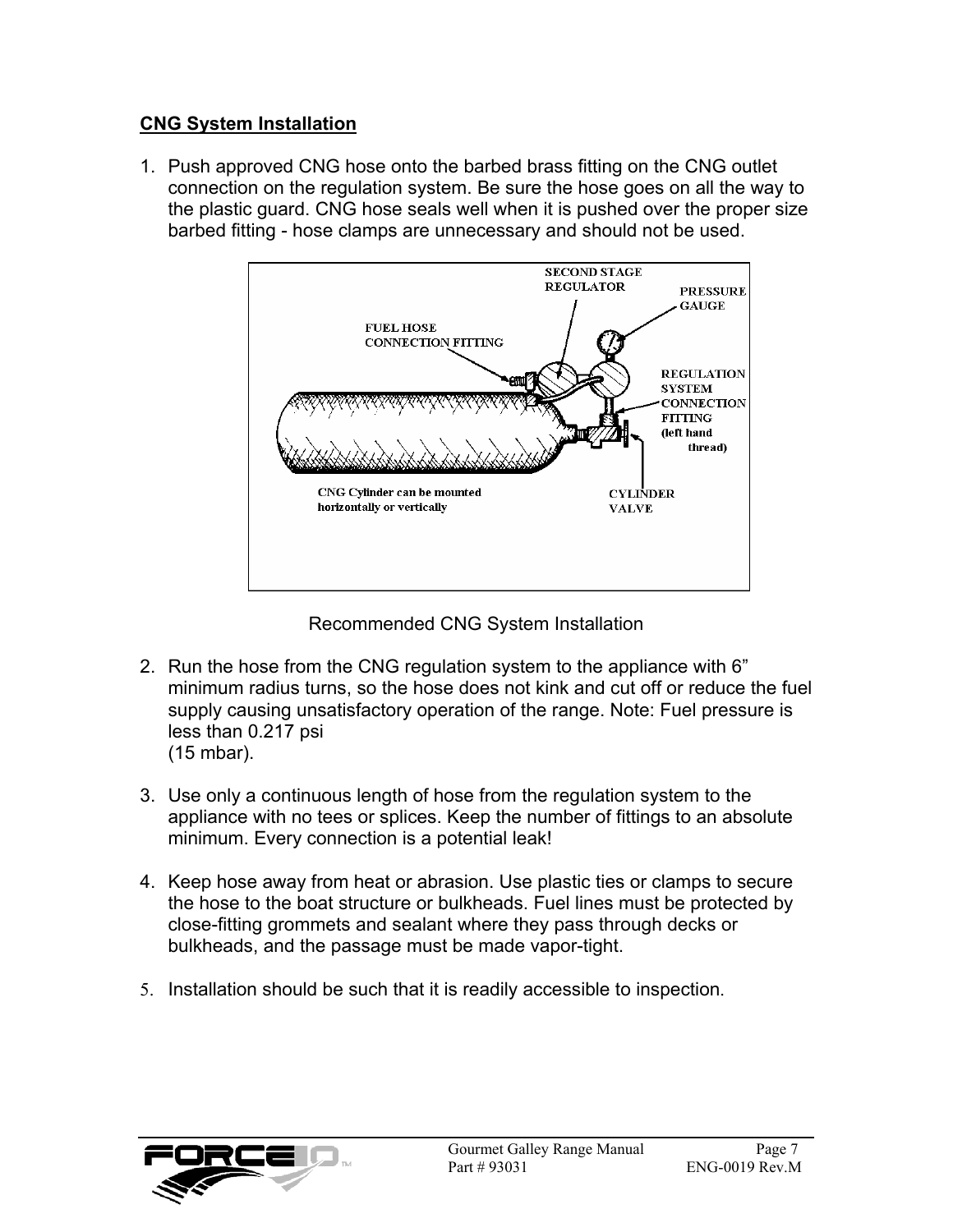# **Fuel System Testing (LPG & CNG)**

Test your fuel system for leaks **each time** the cylinder supply valve(s) are opened for appliance use. Use the following procedure for the test. First, close all range burner valves by turning the controls to the **OFF** position. Next, open the manual cylinder and solenoid valves and make a note of the reading on the pressure gauge. Now close the manual cylinder valve. The pressure should remain constant for at least 10 minutes. If it does not, gas is leaking out of the system.

The leak(s) should be located by applying a mixture of liquid, detergent and water, to **all connections** and other suspect points and checking for bubbles. **Do not attempt to locate leaks by using an open flame**. Repair and re-test the system before putting it into operation.

For more detailed general instructions on the installation of Propane and CNG systems on boats, please refer to the American Boat and Yacht Council's pamphlets #A-1 and #A-22 respectively. These pamphlets may be ordered directly from A.B.Y.C., 3069 Solomon's Island Road, Edgewater, Maryland 21037. Telephone: (410) 956-1050. Baltimore line (410) 974-8112. Fax: (410) 956-2737.

# **Galley Range Installation - General**

- *1.* Before installing your range, fill out the Warranty Registration Form that is printed on the last page of this manual and send it back to Force 10 within 10 days of purchase. **Keep your model and serial numbers handy, as they will be required when ordering parts or requesting assistance***.*
- 2. Do not locate cabinet storage units or any combustible surfaces at any point directly above the range.
- 3. Force 10 recommends a 30" (75 cm) clearance between the range top and any unprotected combustible cabin top or bulkhead. This clearance may be reduced to a 20" (50cm) minimum if the overhead combustible surface is shielded with at least 1/4" (6mm) thick flame-retardant millboard topped with not less than No. 28 MSG sheet steel, 0.015" thick stainless steel, 0.024" thick aluminum, or 0.020" thick copper.
- 4. Gas consumes oxygen in the process of combustion. For this reason it is essential to **ventilate** any enclosure in which you plan to use your Galley Range. We recommend that at least nine square inches of fresh air ventilation be provided in the vicinity of the range.

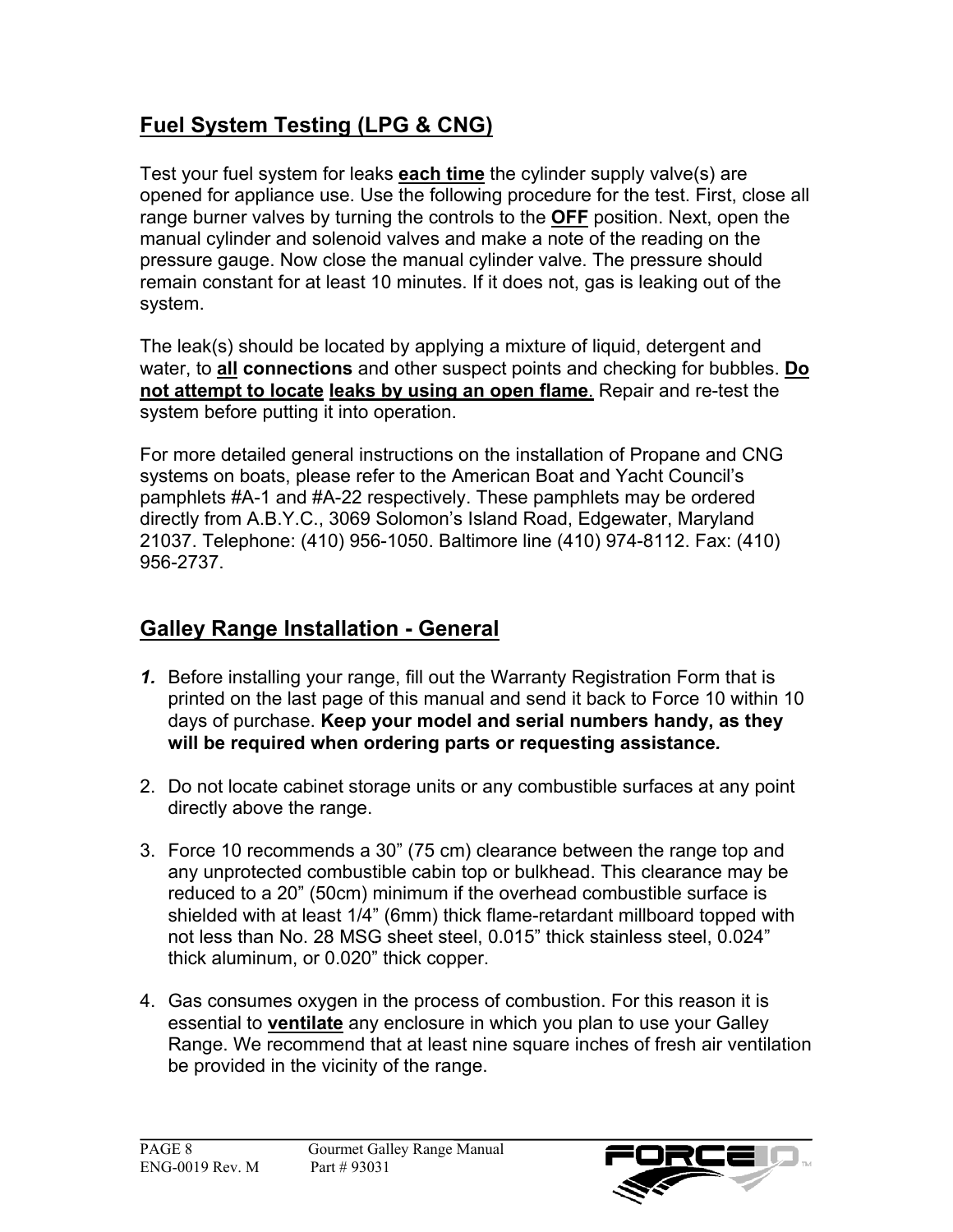- 5. Your Galley Range is equipped with a thermocouple device that will automatically turn off the gas supply within 15 seconds to any burner that might be accidentally extinguished. Force 10 specifically warns that your range should **not** be used as a cabin or space heater.
- 6. The hinged burner grill and frame structure at the top of your range will become very hot during operation of the range top burners - do not attempt to swing up or lift it without wearing oven mitts. Keep children and pets away from the range when it is hot.
- 7. The whole range (including the oven door) becomes hot when the oven is being operated. The top portion of the **back** of the range becomes very hot during oven operation. Do not contact it with unprotected skin.
- 8. Always keep a Class ABC fire extinguisher mounted close by your Galley Range. Grease fires should be extinguished by smothering them with baking soda, or by using the ABC Class fire extinguisher.
- 9. A heat disbursement plate is vital to the operation of the oven. You will find it inside the oven fastened to an oven rack, remove the strapping and place plate in the lowest shorter racks at the oven bottom with the curved side of the plate down.

## **Gimbaled Models**

### \*\* *This section applies only to models designed for suspension from gimbal bolts.*

Be sure to install the gimbal wall brackets so that your range will hang in the desired position in relation to both countertops and adjacent cabinets or bulkheads. For 3 or 4 burner models, there should be at least 1" (25mm) clearance between the back of the range and the nearest wall or bulkhead to allow free gimbal action. For 2 burner models, 4 1/2" (12cm) clearance is required for free gimbal action. Because of the slant on the back of the 3 & 4 burner ranges, the clearance is less than what is needed for the 2 burner range.

Please refer to separate diagram and installation instruction sheet for the mounting dimensions and procedures for your specific model of range.

After installing the wall brackets and placing the range in position, mark the hole position for the sliding pin gimbal lock and drill a 3/8" (10mm) hole. If the cabinet

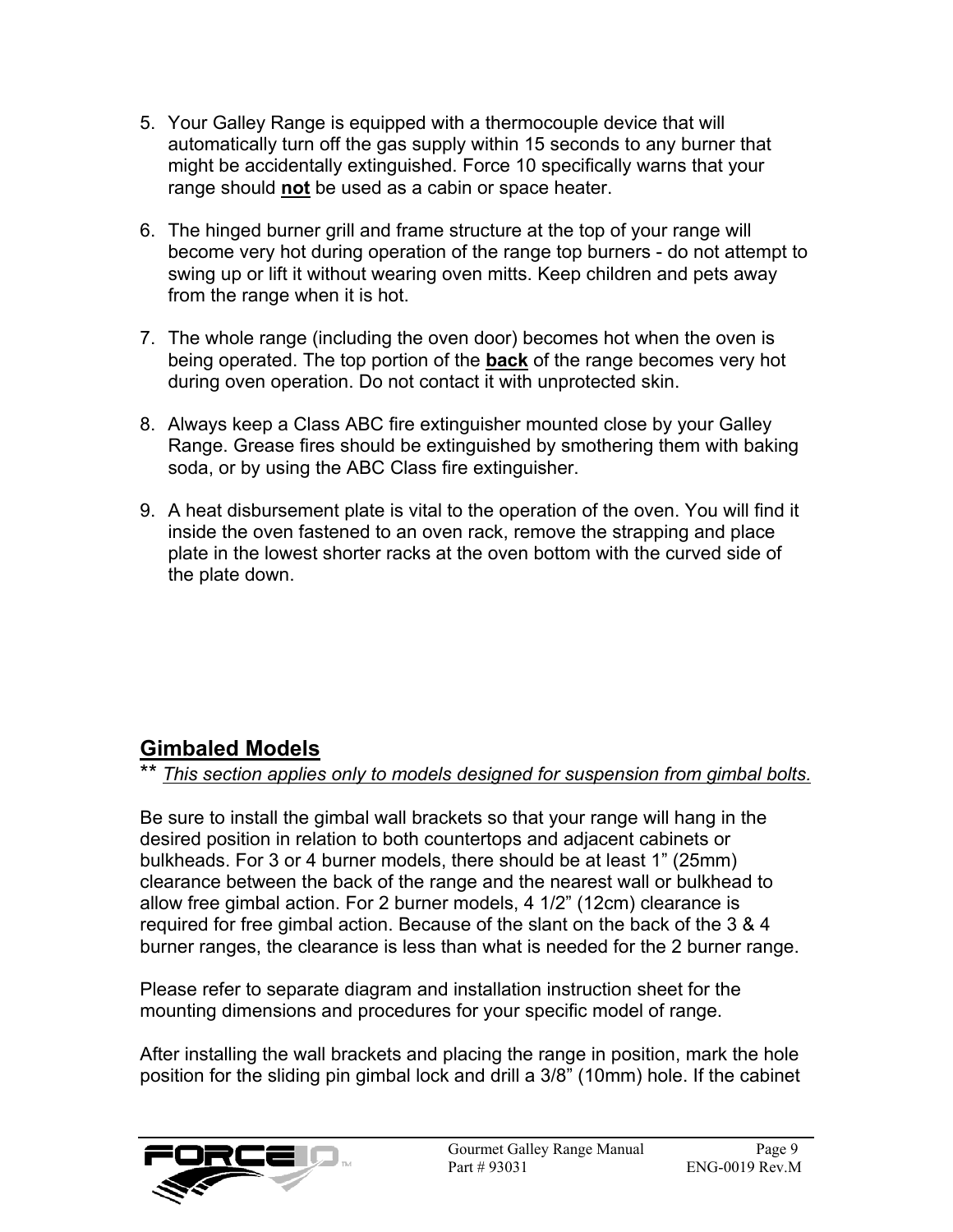or fitting is not strong enough to hold the range securely in the locked position, install a metal plate (supplied) or a wooden block with a 3/8" (10mm) hole.

When your Galley Range is in the desired position gently pry the safety tabs of the gimbal wall bracket inward towards the stove side so they protrude over the gimbal pins. This is very important to ensure the stove does not come loose in the event of a rollover.

The bolt should be locked into the adjoining cabinet or bulkhead whenever the range is not in use to prevent it from swinging in rough seas. The bolt can be locked into either the "in" or "out" position by turning the knob clockwise.

### **Built-In Models**

\*\* *This section applies only to built-in models.*

Please refer to separate diagram and installation sheet for the mounting dimensions and procedures for your specific model of range.

On built-in model stoves, you must ventilate the back of the stove enclosure. This can be done by cutting holes at the side of the rear of the enclosure or across the back. Some people do a very neat job of installing our built-in stove, however, please realize your stove burners use a lot of oxygen. Therefore make sure you have access holes to supply plenty of fresh air, either below the stove or through the adjacent cabinet side panels. Minimum required area is 10 square inches (25 sq. cm).

Lift the hinged top burner grill and you will see the mounting hole.



### **INSTRUCTIONS FOR HEAT PLATE INSTALLATION**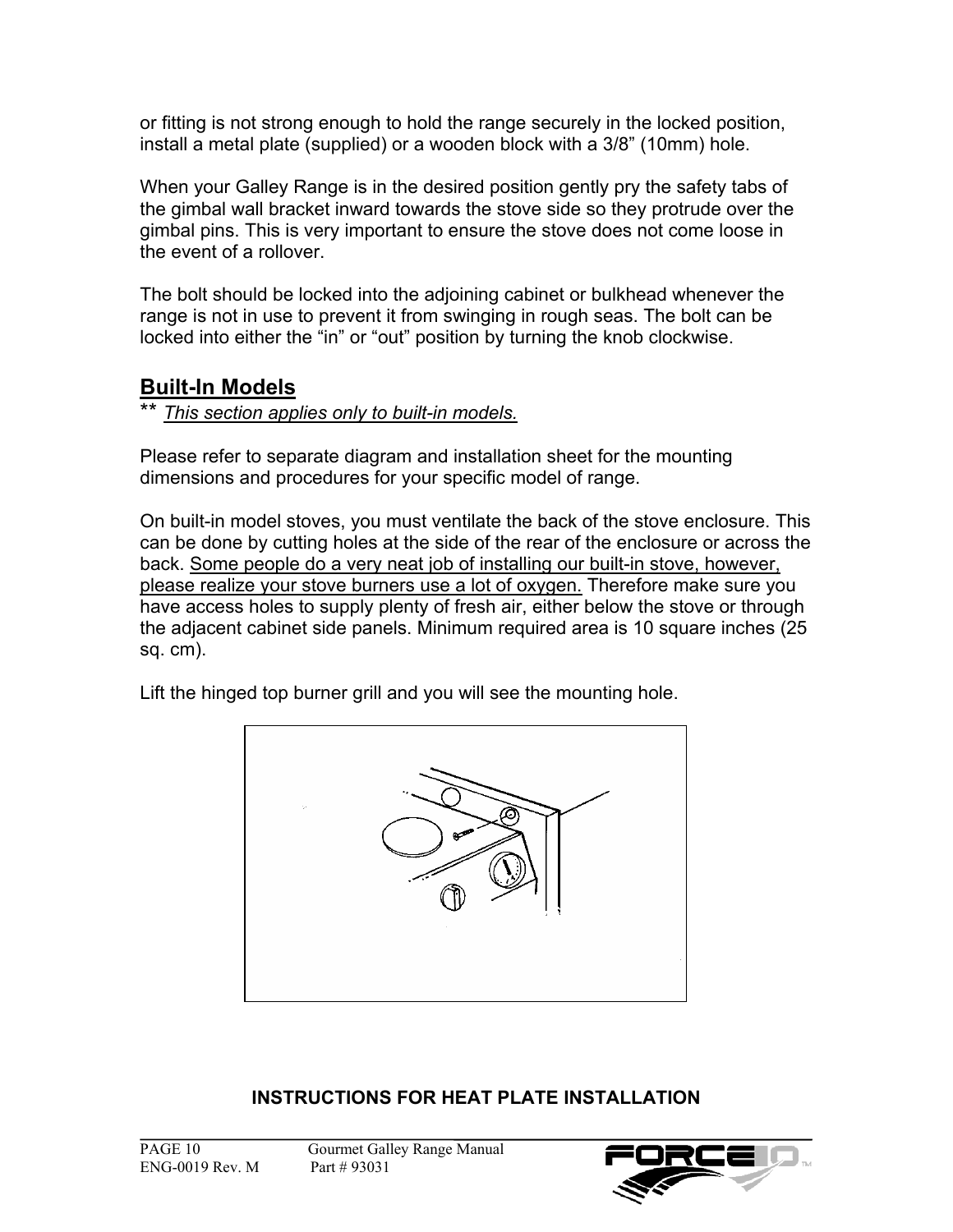- 1. Do not operate your oven without the heat distribution plate in place. Less than optimal performance will result.
- 2. The heat plate has been strapped to your oven rack with other materials.
- 3. Remove the straps and any other packing materials from the interior of the oven.
- 4. Remove the oven rack.
- 5. Your new heat plate is covered with a thin plastic film; it is to protect the surface from scratches in the manufacturing process. Remove this film, by peeling it from the surface of the heat plate.
- 6. Refer to the following diagram and place the heat distribution plate on the lowest rails in the oven. You will note that these two rails are shorter and further back into the oven cavity. These are the heat plate rails. Ensure that the notches in the plate are forward (toward oven opening), and fully engage the forward rail.
- 7. The plate should be centered from side to side within the oven cavity, and the rear of the plate will rest on the rear position of the heat plate rail.
- 8. Replace the oven rack, and follow the oven operating procedure in your manual.



HEAT PLATE RAIL

## **INFORMATION FOR GRILL FRAME AND CLASP**

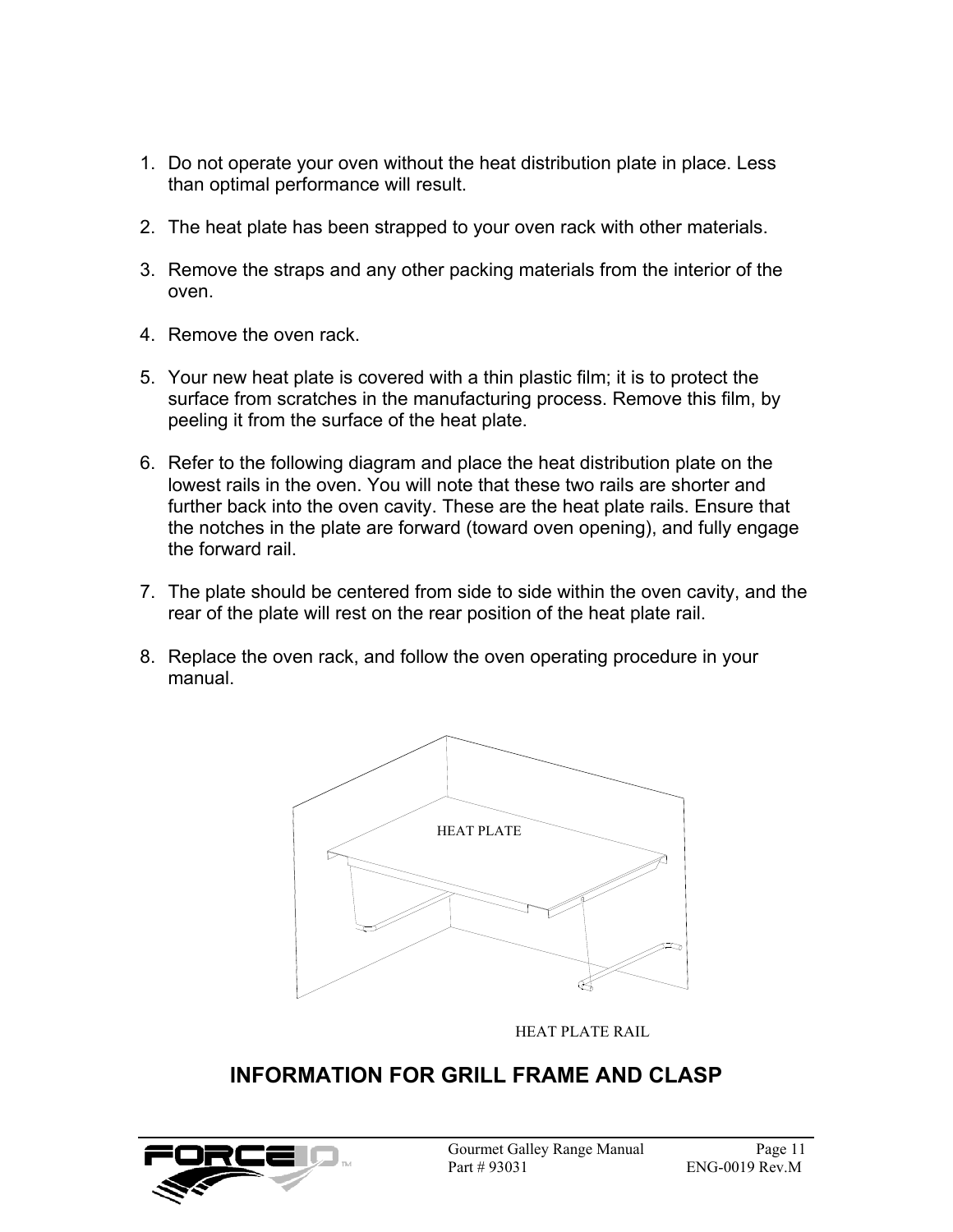Your new Force 10 Marine stove maybe equipped with a removable grill frame assembly. Its purpose it to make the stove cleaning easier and to provide easier access for routine maintenance when required. It will still allow the rotation of the grill frame upward for clean up of small spills.

*For safety purposes, prior to each use please ensure that the grill frame is properly placed onto the spools and that the clasp engaged and firmly in the down ward position.* 

When you receive your stove the grill frame should be attached and locked into place. Please inspect it to ensure that it is properly engaged.

Grill frame removal and installation. (Refer to diagram below)

1. Rotate the two clasps located on each end of the grill frame up ward approximately 45 degrees until the clasp disengages the spool.

(The clasp when properly engaged will ride in the center slot of the round spool that is attach to the stove)

- 2. Once the clasps are disengaged lift the rear of the grill and at the same time pull it towards the front of the stove. This motion will allow the small hook sections of the grill frame to ride over the top of the spool.
- 3. The grill frame will now be free of the stove.
- 4. To replace the grill simply reverse the procedure.
- 5. Make sure that the clasps are open, then while holding the rear of the grill up slide the frame hooks over the top of the spools.
- 6. Push down the clasps so that they engage the spool center groove.
- 7. Check the alignment of the grill with the stove body, it should be square and feel secure and be able to rotate freely upward. CLASP CLOSED



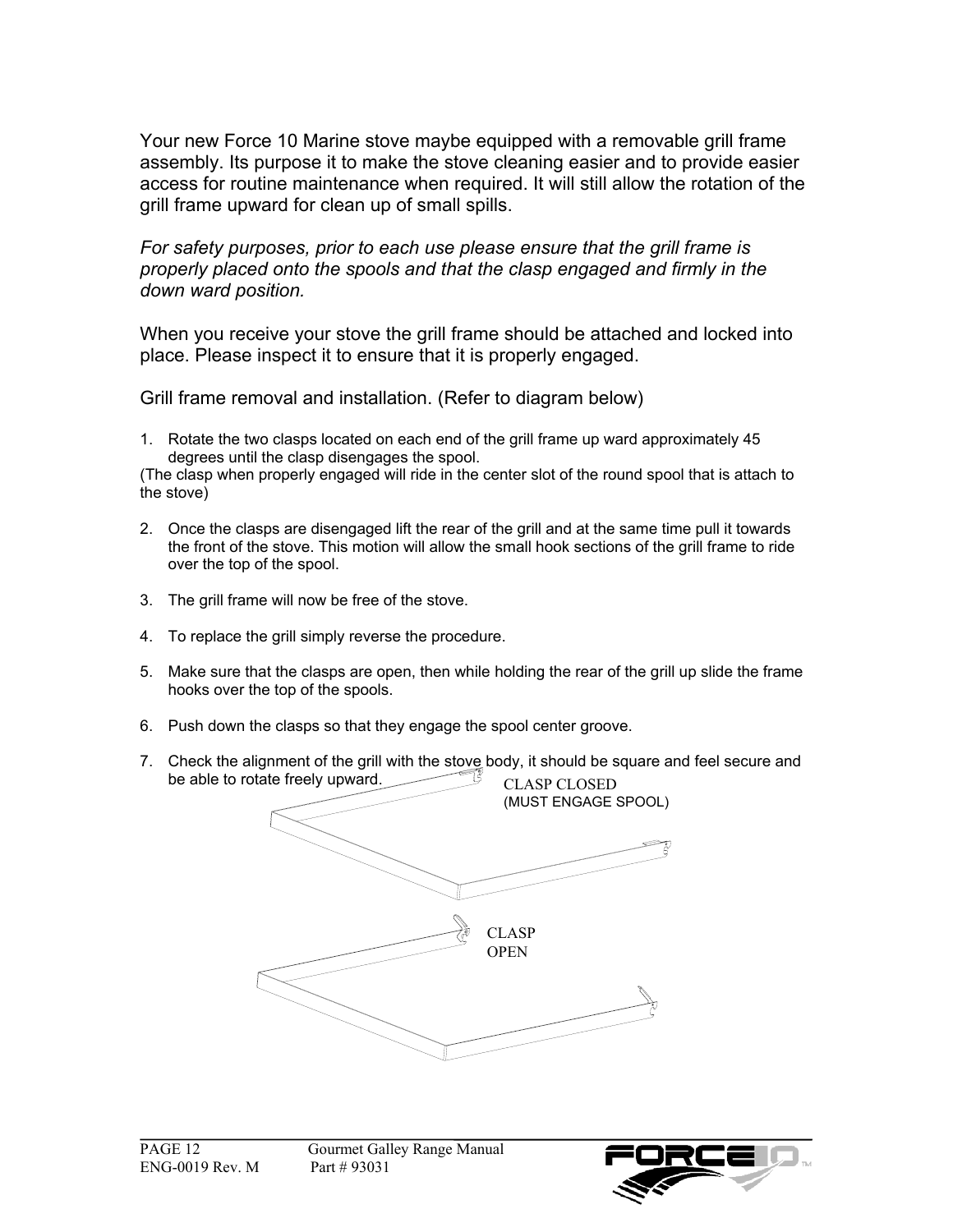## **OPERATING YOUR GALLEY RANGE**

#### **Lighting the Range Top Burners**

- 1. Before lighting, please ensure burner caps are placed on burners.
- 2. Read and comply with all gas safety instructions per this manual.
- 3. Turn all control knobs to the **OFF** position.
- 4. Open the manual cylinder and solenoid valves. (Turn the manual cylinder valve in the counterclockwise direction, and switch the solenoid valve to the open position.)
- 5. Push control knob as far as it will go and turn it counterclockwise to the **HIGH**, position until burner is lit.
- 6. Sometimes the burner will sputter for a while before igniting. Give your range 10-15 seconds to purge the air out of the gas line.
- 7. Continue holding the burner control knob all the way in for about twenty (20) seconds after ignition. This will heat the thermocouple and allow the gas valve to stay open. The thermocouple is designed to cut off the gas supply to the burner if the flame should accidentally be extinguished.
- 8. This arrangement also ensures that the range is childproof to the extent that a simple twisting of the control knobs will not light any burners or allow gas to enter your boat.
- 9. If the ignition fails, turn the burner **OFF** and apply a lit match or lighter to it before turning it back to the **HIGH** position.
- 10. You should now be able to set the flame to any desired level between High and Low by turning the control knob further in the appropriate direction.
- 11. To turn off the burner, turn the control knob clockwise to the **OFF** position.
- 12. You must shut off both the solenoid and the manual gas cylinder valves whenever your vessel is unattended or if there is an emergency. Force 10 recommends that you also shut the cylinder valves off whenever your Galley Range is not in use.

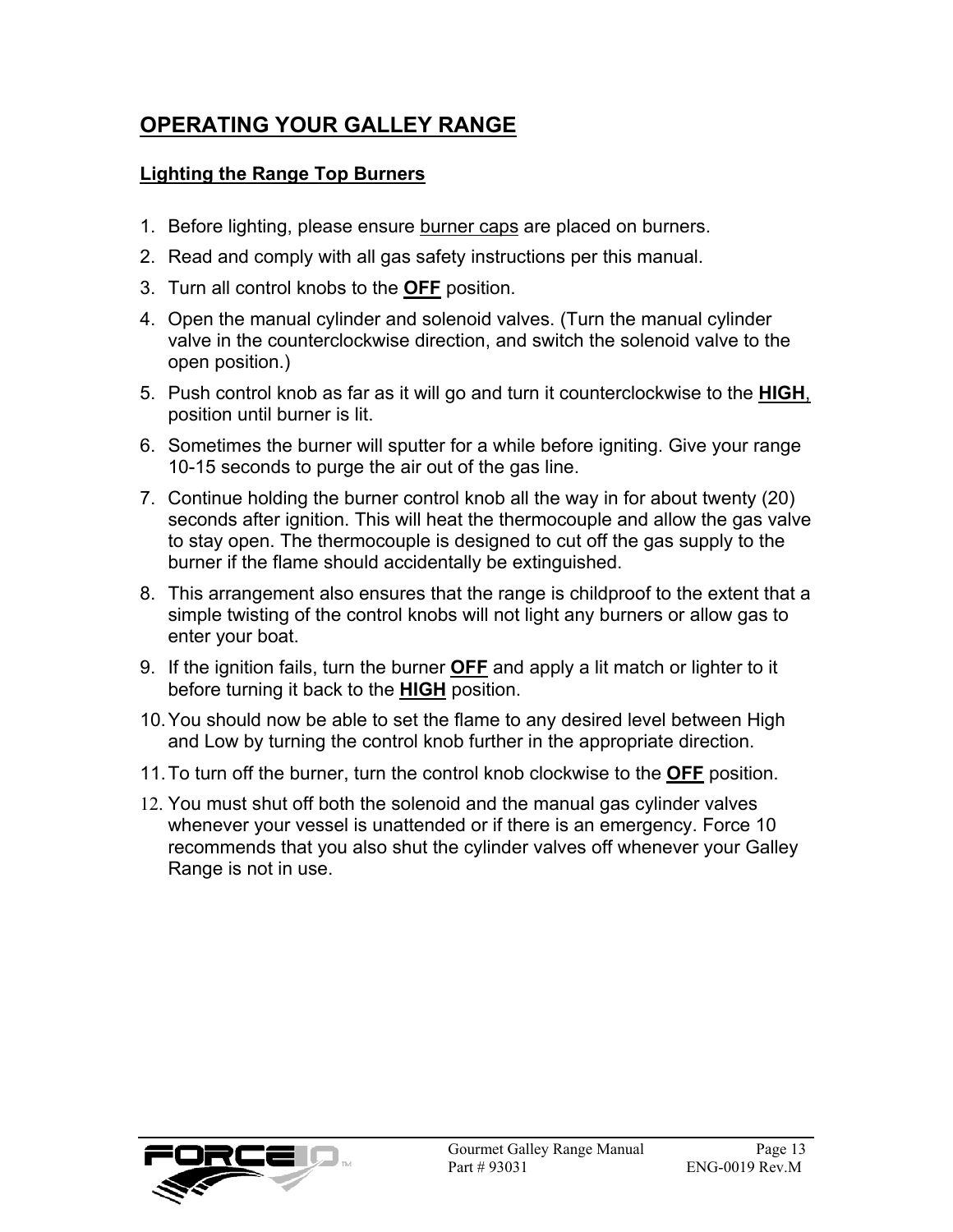# **Lighting the Oven and Broiler Burners**

- 1. It is essential to the proper operation of your oven that the stainless steel heat disbursement plate be placed in the lowest shorter racks at the oven bottom with the curved side of the plate down.
- 2. Read and comply with all gas safety instructions per this manual.
- 3. Turn all control knobs to the **OFF** position.
- 4. Open the manual cylinder and solenoid valves. Turn the manual cylinder valve in the counterclockwise direction, and switch the solenoid valve to the open position.
- 5. Push in the control knob; this will start the spark ignition system. At the same time turn the control knob to the desired temperature or to the broil position, hold the knob down until the burner is lit. Continue holding the burner control knob all the way in for about twenty (20) seconds after ignition. This will heat the thermocouple and allow the gas valve to stay open. The thermocouple is designed to cut off the gas supply to the burner if the flame should accidentally be extinguished.
- 6. Close the oven door carefully to ensure that the oven burner will not be extinguished.
- 7. Before lighting the broiler burner make sure that the oven rack has been adjusted to position your food at the desired height.
- 8. Remember that broiling is a rapid process. **Broil with the Door Open.** Check your food often, and do not run the broiler for more than **20 minutes** at a time.

### **Thermostatically Controlled Oven Operation**

The burner will operate on high until the set temperature is reached. The burner will then automatically reduce to a low flame. During operation the burner never goes off.

When the temperature has been reached and the flame is very low be sure to close the oven door slowly when checking your food.

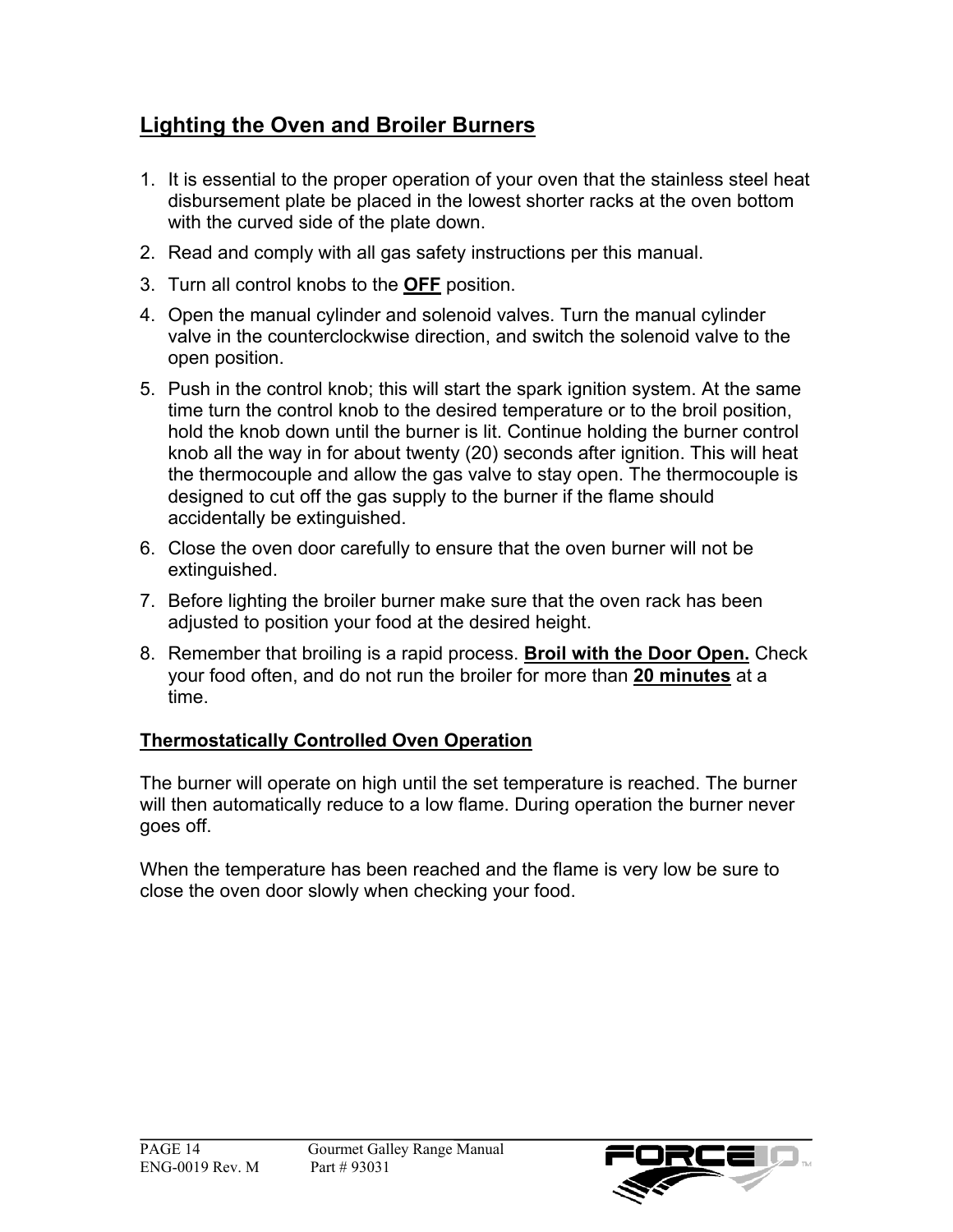#### *Note: Storage of pots and pans inside the oven may cause damage to the broiler element.*

# **CARE AND MAINTENANCE**

Your Galley Range is constructed of one of the hardest, corrosion-resistant stainless steels available. However, the surfaces can be damaged if the proper care is not given. Please follow these maintenance suggestions and you will have a good looking appliance for years to come.

- 1. Do not use any abrasive chemical cleaners on the inside or outside of your range. Any household liquid cleaner is recommended.
- 2. Use a clean cloth or sponge to apply cleaners.
- 3. Remove stains as quickly as possible before they become "set".
- 4. Do not let food spills or burnt foods build up on any surface of your galley range.
- 5. You can use a household oven cleaner for the oven, but remember to follow the product manufacturer's directions.
- 6. Do not use steel wool or SOS-type pads to clean any part of your range. These products will embed fine steel particles in the surface of the stainless steel causing it to "bleed" (rust) in a marine environment. Use bronze wool or some other nonmetallic abrasive if you must. Be aware, however, that your range has a fine finish that can be scratched by some abrasive pads or cleansers.

## **PROLONGED LAY-UP**

The Force 10 Gourmet Galley Range has been designed to have a long life with every day regular use. However, if you leave your boat unattended for a long period of time, particularly in high heat and humid conditions, the high temperature lubricant in the gas control valves may settle, resulting in difficulty in turning the control valves and possibly seizure of the valve.

In the event this should occur do not use force to free-up the valve stem. It is best to remove the control panel from the range by first pulling off the control knobs and removing the thermometer if the range is supplied with one, it will pull out. Remove the two small Phillips head screws on the front of each control valve. Once this is accomplished, you can remove the cap that holds the valve stem in the valve body.

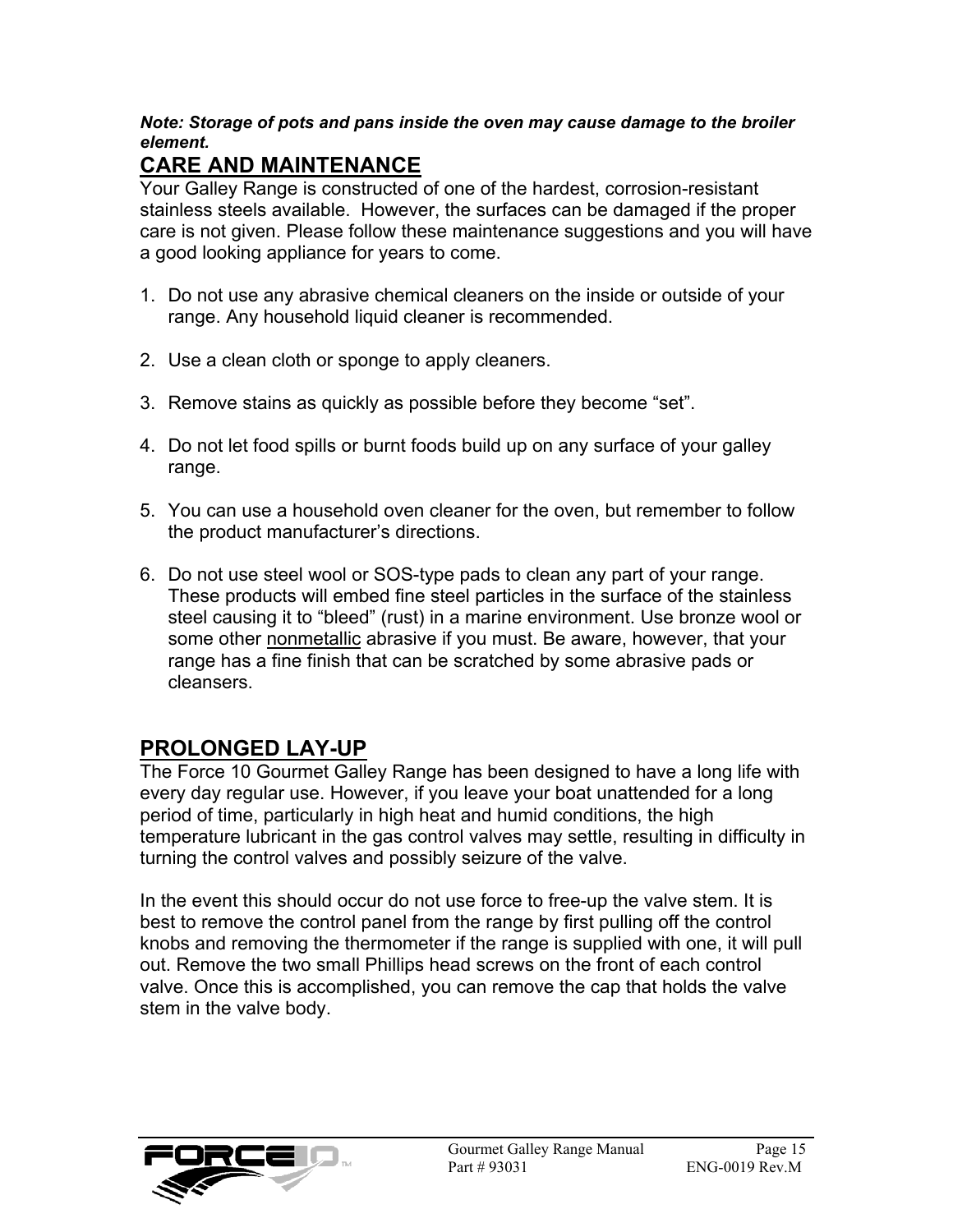Inside the body is a shaft that may also be dirty. Using a pair of tweezers, remove the shaft. **Remember its orientation inside the valve.** Carefully clean the valve stem and shaft using warm water or alcohol. Replace the shaft back in the valve, ensuring it is in the proper position. Lubricate the valve stem with a high-temperature lubricating grease (a small amount will do) and replace the valve and its associated cap. Secure the screw and replace the control panel.

#### **Note: Do a soap test on the valve after assembly to ensure there are no leaks.**

## **TROUBLESHOOTING**

If something should go wrong with the operation of your Galley Range, do not despair! Read this section carefully and follow our suggested remedies.

If these suggestions do not resolve the difficulty contact Force 10 directly, or consult your dealer, quoting the model and serial number of your Galley Range. The serial number on gimbaled models can be found on the bottom outside right panel, and on the built-in models it is on the bottom inside left panel.

### **Gas Smell**

- 1. Extinguish all open flames and smoking materials.
- 2. Close both manual and solenoid cylinder valves.
- 3. Make sure that all appliance valves are closed.
- 4. Ventilate all interior compartments thoroughly. Use a fan to push the air from the bottom of all compartments.
- 5. Maintaining as much ventilation as possible, open cylinder valves. Making sure that the appliance valves are still **closed**, apply a mixture of liquid detergent and water to all connections, checking for bubbles indicating a leak. Do **not** use a flame to check for leaks.
- 6. When repair of the leak(s) has been completed, test the system with the aid of the pressure gauge, using the procedure previously described for Fuel System Testing (Page 7).

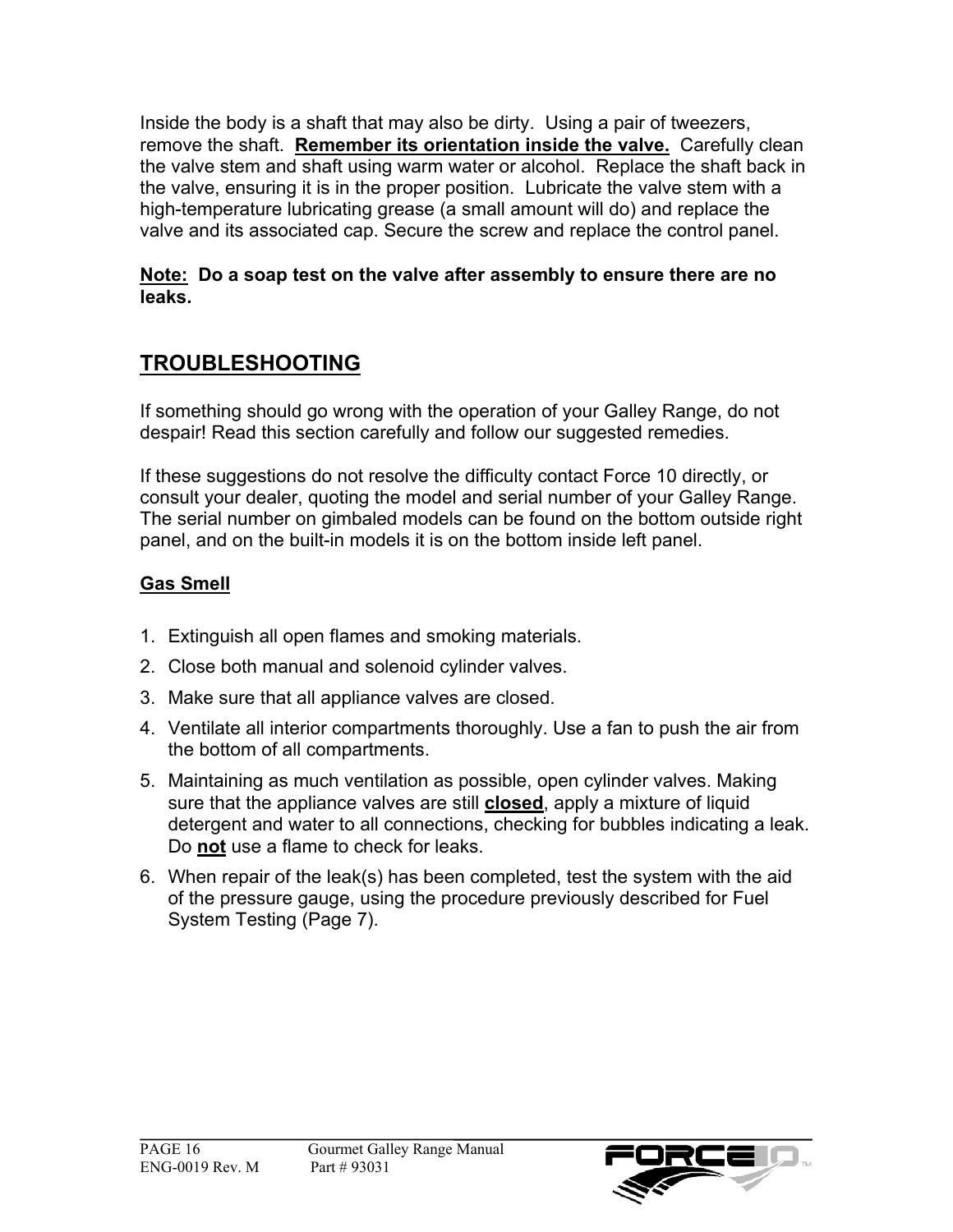#### **Inadequate Heat - Flame Burning Low or Gas Out**

- 1. Your system may be low on fuel check your tank pressure gauge.
- 2. The gas cylinder valve may not be fully open make sure the handle is turned as far as it will go in the counterclockwise direction.
- 3. The burner orifice(s) may be obstructed, this is most commonly seen in the oven burner, - when cold, remove the orifice with a 7mm wrench (refer to #56 on page 20). For stove top burners unscrew the two screws holding down the burner cap. You can now lift up the cap and flame spreader and see the brass orifice in the bottom of the air cup. Remove the orifice with a 7mm socket. Clean out the orifice and reinstall the orifice, flame spreader and burner cap. Take care not to force or cross thread anything. If the broiler orifice needs to be cleared, added caution must be taken. Only use alcohol or a Q-tip to clean the orifice. **Never use metal to clean the orifice**.
- 4. Sometimes LPG gas will not flow as readily if the outside temperature is very low - i.e. below freezing.

#### **Ignition System Fails to Spark or Begins to Spark Slowly**

\*\* *Does not apply to 2-Burner models without broiler, which have piezo ignition.*

- 1. Check the AA 1.5 volt battery located at the bottom inside right stove side on most ranges (can be in other locations depending on your model) to ensure that it is still supplying power and installed correctly. Install a new battery if necessary. If none of the spark plugs will spark after the battery is checked or replaced you may need to order a replacement spark ignition box from Force 10.
- 2. Check to see whether there is 3/32" (2mm) gap between the spark plug head (which should be clean) and the burner rim, and that all the wires are securely connected to the spark ignition box located midway down the backside of the stove. A quick way to check is to press any control knob, and look to see if spark is sparking between terminals.
- 3. Check the operation of each switch with a circuit tester. Remove control knobs and faceplate and check the wire connections at the back of the spark ignition switch harness.
- 4. Sometimes a minor nick in the wire will cause a short so the spark plug will not spark at that burner. Remove the stove so that each spark ignition connecting wires can be checked for shorts.

Sometimes the burner will sputter for a while before igniting. Give your range 10- 15 seconds to purge the air out of the gas line.

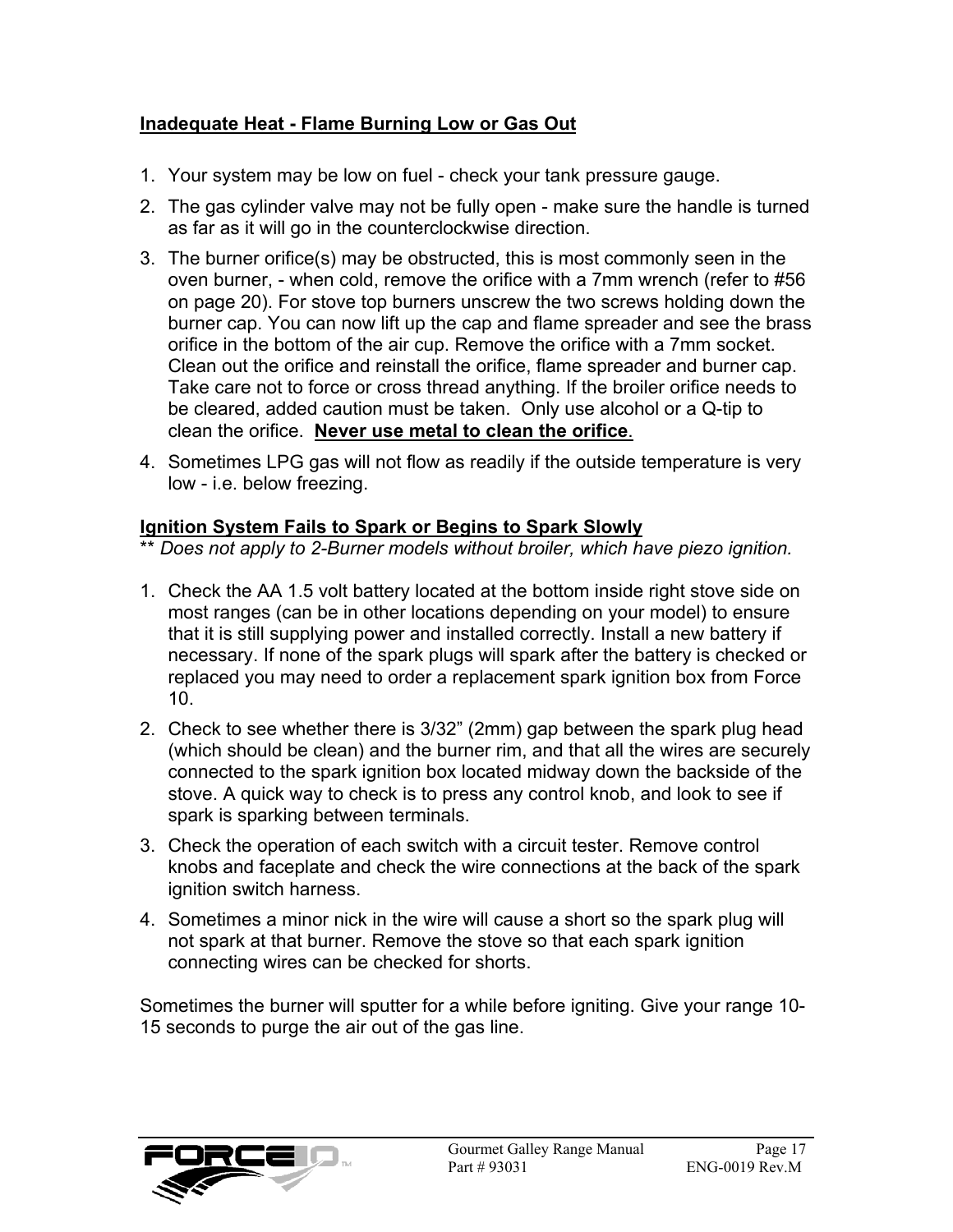#### **Burner Control Valve Fails to Stay Open When Valve Control Knob is Released and Burner Flame Extinguishes**

Remember: The Burner Control Knob must be held all the way in for twenty (20) seconds after ignition in order to heat the thermocouple and allow the gas valve to stay open.

There could be a problem with the thermocouple. The small upright attachment next to the burner on the range top is one end of the thermocouple. Test operation of thermocouple.

A simple way of testing the thermocouple is to ignite the burner with the control knob removed from the valve stem. Using your fingers directly on the valve stem, depress, turn to high, and light the burner. If it stays lit after 20 seconds the thermocouple is working properly. If the burner does not stay lit when using the control knob, it is possible that the knob is contacting the face plate before the valve stem is fully depressed. Remedy this by adjusting the position of the knob on the valve stem.

A thermocouple consists of two dissimilar metals joined together at the sensing end.

These metals are in contact with each other only at the point that is exposed to the burner flame. When this point is heated by the burner flame a small amount of electricity is generated. This electric current flows to the other end of the thermocouple that is connected to the gas valve. Here it activates an electromagnet that keeps the valve open.

Should the burner accidentally be extinguished electricity will no longer be generated and the valve will be snapped back to the closed position by a stainless steel spring. This is normally an isolated problem as all thermocouples and ranges are tested at the factory. If necessary, however, remove the thermocouple following the instructions 1 through 14 below. Lightly sand the end that has been removed from the valve with very fine sandpaper. Replace in the valve and test. If this does not work the thermocouple must have failed and will have to be replaced.

You can also test the thermocouple by removing the end from the valve. Heat up the other end with a torch or another burner on your stove. By using a good quality voltmeter, put one lead on the outside of the thermocouple and the other one on the far cold end. If the thermocouple is okay, it will show a reading on your meter.

If the thermocouple appears to be operating properly after testing, the electromagnet (solenoid) inside the valve which contains a stainless steel spring may be defective and require replacement.

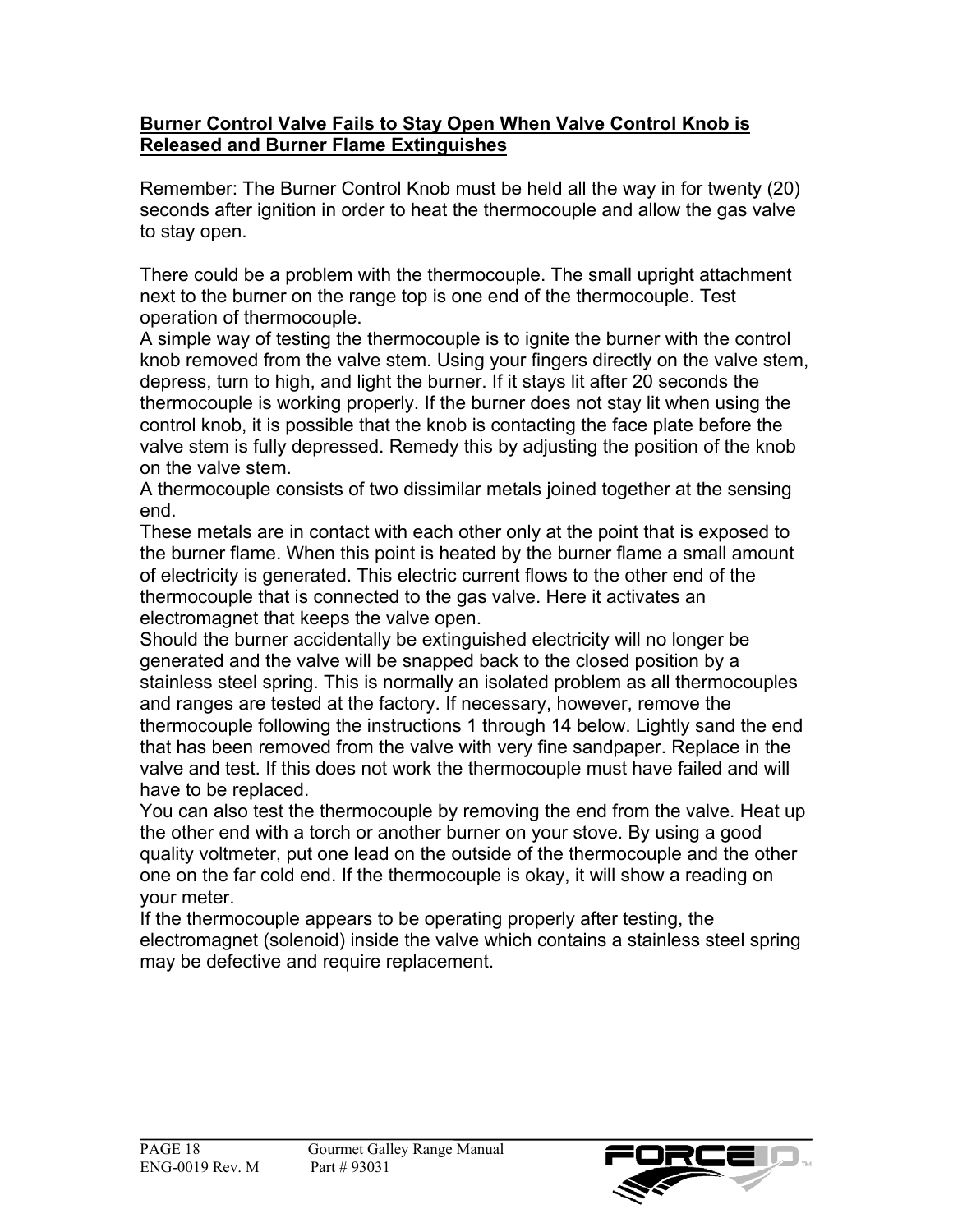## **REPLACING THE THERMOCOUPLE**

### **Tools Required** - Phillips Screwdriver

- 5/16" (8mm) Open Wrench or Crescent Wrench
- 3/8" (10mm) Open Wrench

#### **General Information**

- 1. Thermocouples are made out of two dissimilar metals. One end of each metal is fastened together. When this connection is heated up, a small amount of electricity is created and can be measured between the other two ends of these wires.
- 2. Two different styles of thermocouples are used. In one style the outside of the thermocouple is connected to a copper tube, which acts as a conductor. The inside is an insulated nickel wire, which at the other end, is separated from the copper by a very small insulating washer. Using a small brass fitting this end of the thermocouple screws into the gas valve, which contains an electromagnet.
- 3. In the other style the outside of the thermocouple is connected directly to the metal burner housing which is connected to the metal frame of the appliance that acts as a conductor. The other conductor is an insulated wire. Using a spade type connector this end is connected to the gas valve, which contains an electromagnet. NOTE: This type may also have a grounding lead; if it does it should be connected to the body of the stove, typical to the oven body just behind the control panel.
- 4. When the thermocouple is heated, the electricity generated attracts the electromagnet in the valve and holds the valve open. If the flame is accidentally extinguished, the thermocouple cools, causing the electromagnet to spring back and close the valve.
- 5. If the thermocouple is not holding the valve open, check first that it is screwed into the valve tightly enough, as a loose connection will not transfer the voltage. If it has been tightened too much, the insulating washer will be crushed, shorting out the thermocouple. Ideally, the nut should be installed finger tight, plus a 1/4 turn with a wrench.

### **Replacement Instructions**

- 1. Swing the grill frame into the upright position. Make sure it is secure. If you have a grill frame with clasp attachment (see page 12), remove the frame completely.
- 2. Remove the screws (two Phillips screws) that hold the burner caps and flame spreaders down and lift off each cap and spreader.
- 3. Gently remove the studs that hold the top tray to burner housings using a 5mm socket (two on each burner), **do not force**.
- 4. Remove the screws at the top front edge of the top tray. These secure the front face panel.

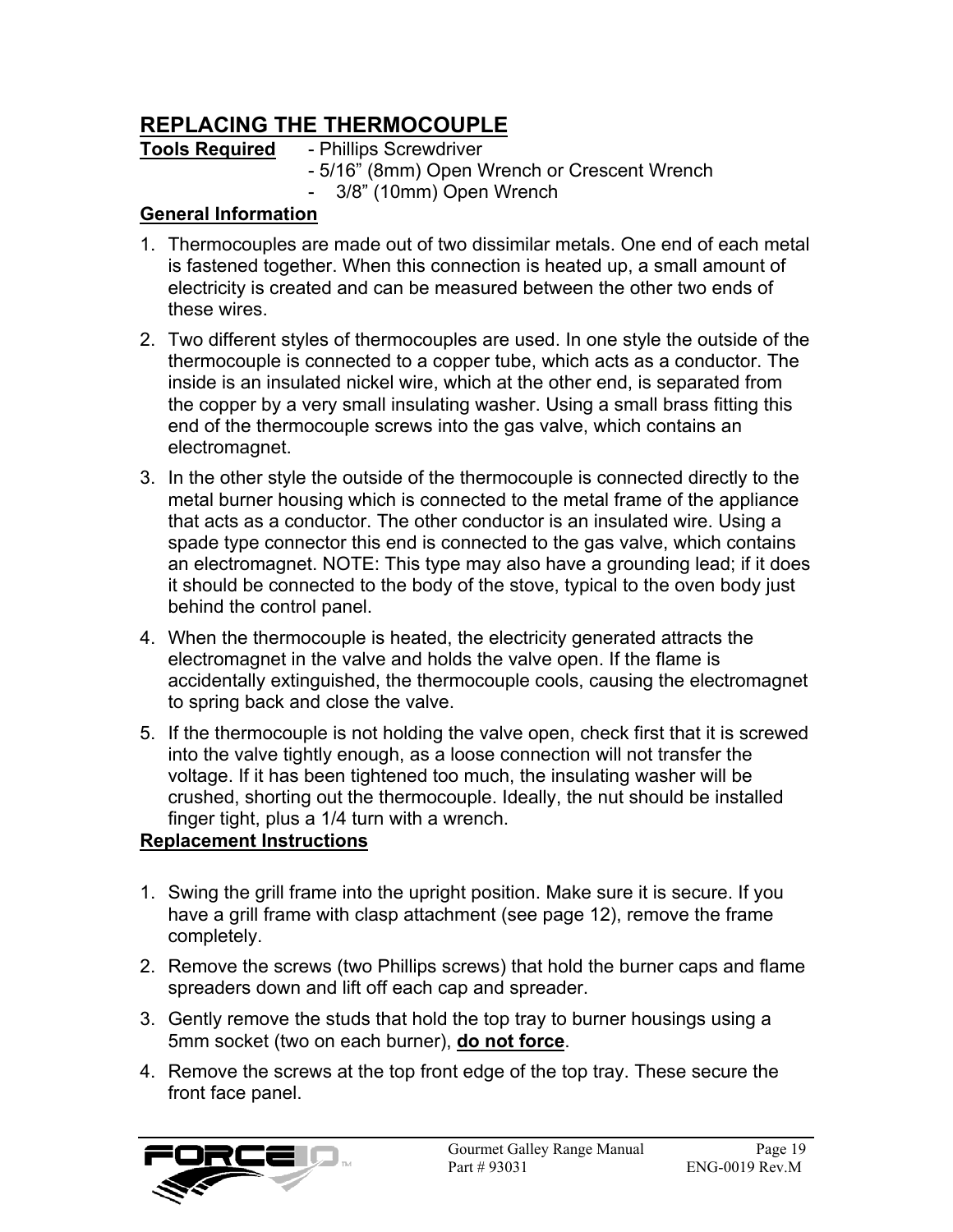

- 5. Remove screws on top side edges.
- 6. Now lift the top tray off the stove exposing the burner housings.
- 7. All the top burners use the thermocouple with spaded type connection to the gas valves. The spade connector attaches to the back of the valve under a small plastic cap. To disconnect, slide the spade off the tab in the direction of the spade stem.

 The oven burner and broiler use the copper tube type thermocouple. Remove the thermocouple end from the thermostatic valve using a 5/16" (8mm) wrench or small crescent wrench.

- 8. Depending on the thermocouple type use a 3/8" (10mm) or (8mm) open wrench or crescent wrench, loosen the hex nut connecting the thermocouple to the burner until the thermocouple is loosened from the burner. Replace the thermocouple and proceed to Step 9
- 9. Reverse the above procedure, for spade type connector simply attach the spade to the tab at the back of the valve with a sliding motion. When fitting copper type thermocouples be extremely careful when putting the end of the thermocouple into the valve. If you turn too tightly you will crush the insulating washer and need another new thermocouple. Ideally the nut should be installed finger tight plus a 1/4 turn with a wrench. **Do not force or cross thread anything.**
- 10. Make sure all gas lines, spark ignition wires, and thermocouples are not touching anything sharp.
- 11. When it is all back together, mix some liquid soap and water and do your standard test for leaks with your fuel system pressurized, and all control knobs turned to **OFF.**

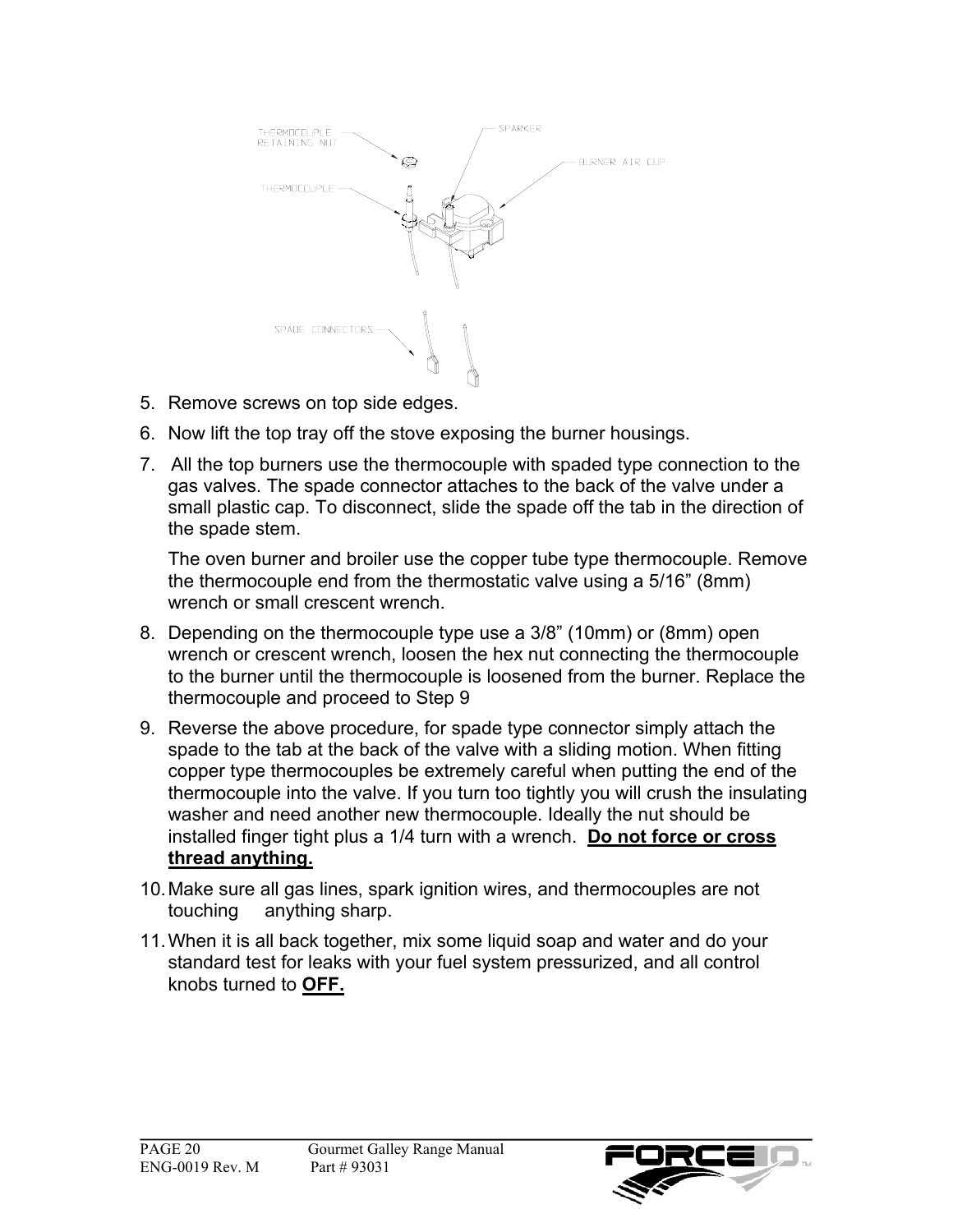#### **To Replace the Electromagnet (Solenoid)** (#1 or #61 on Page 19)

When you remove the thermocouple from the control valve, remove the larger nut with a (17mm or 21mm) wrench. The electromagnet should fall out - if not, push the shaft where the knob should be and it will come out easily. Install the new electromagnet with the spring end first. Replace the nut, and re-install thermocouple back into the control valve.

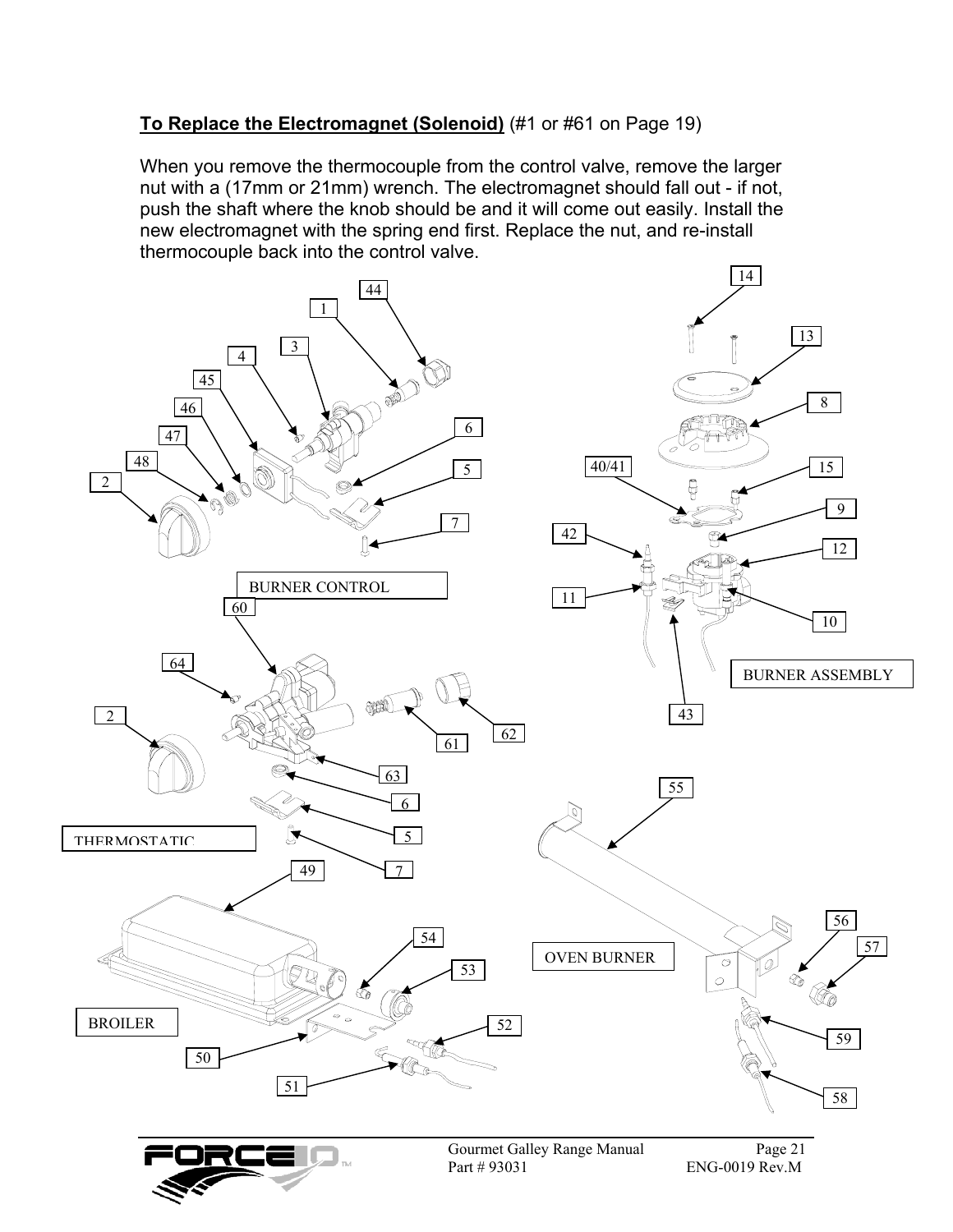

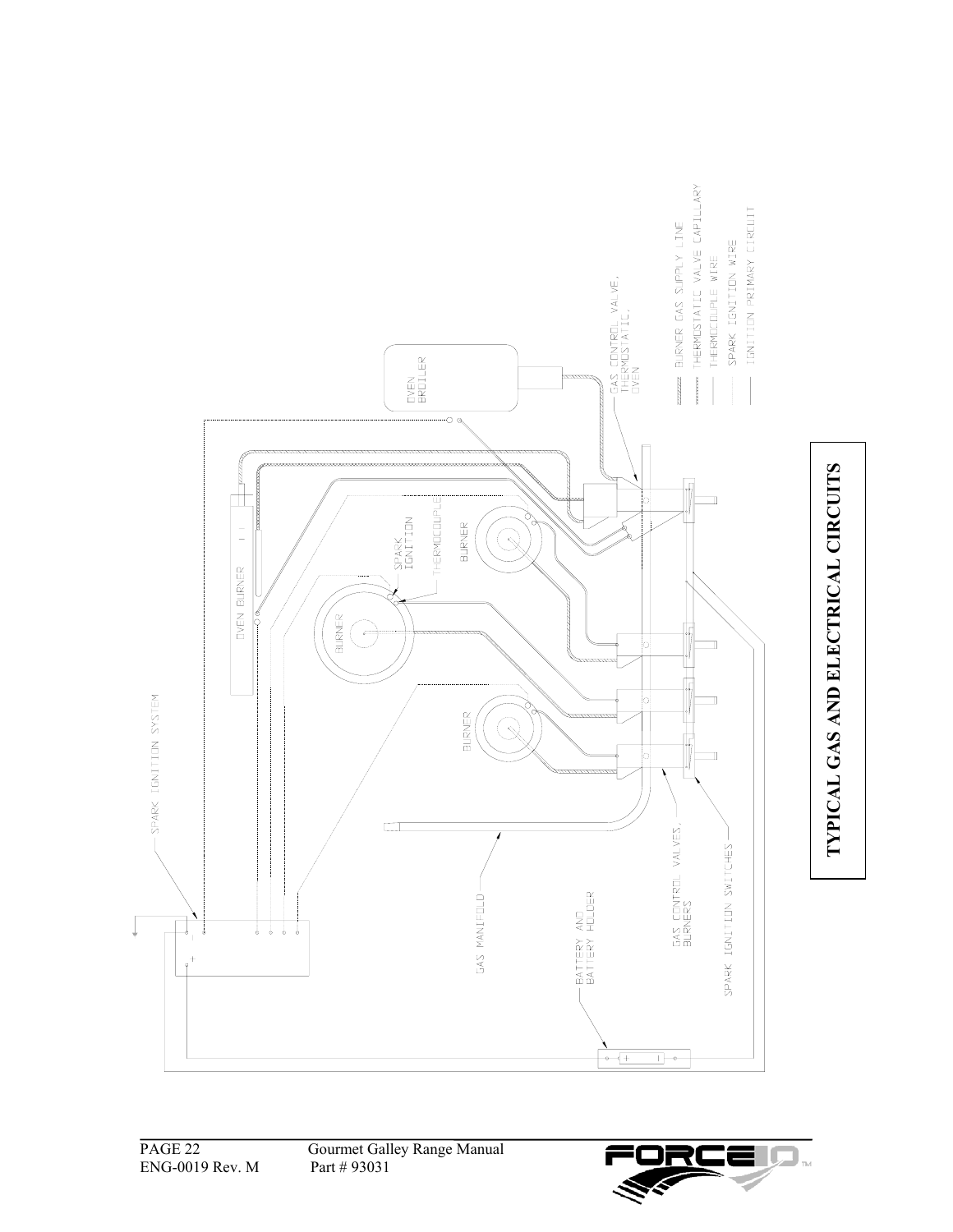

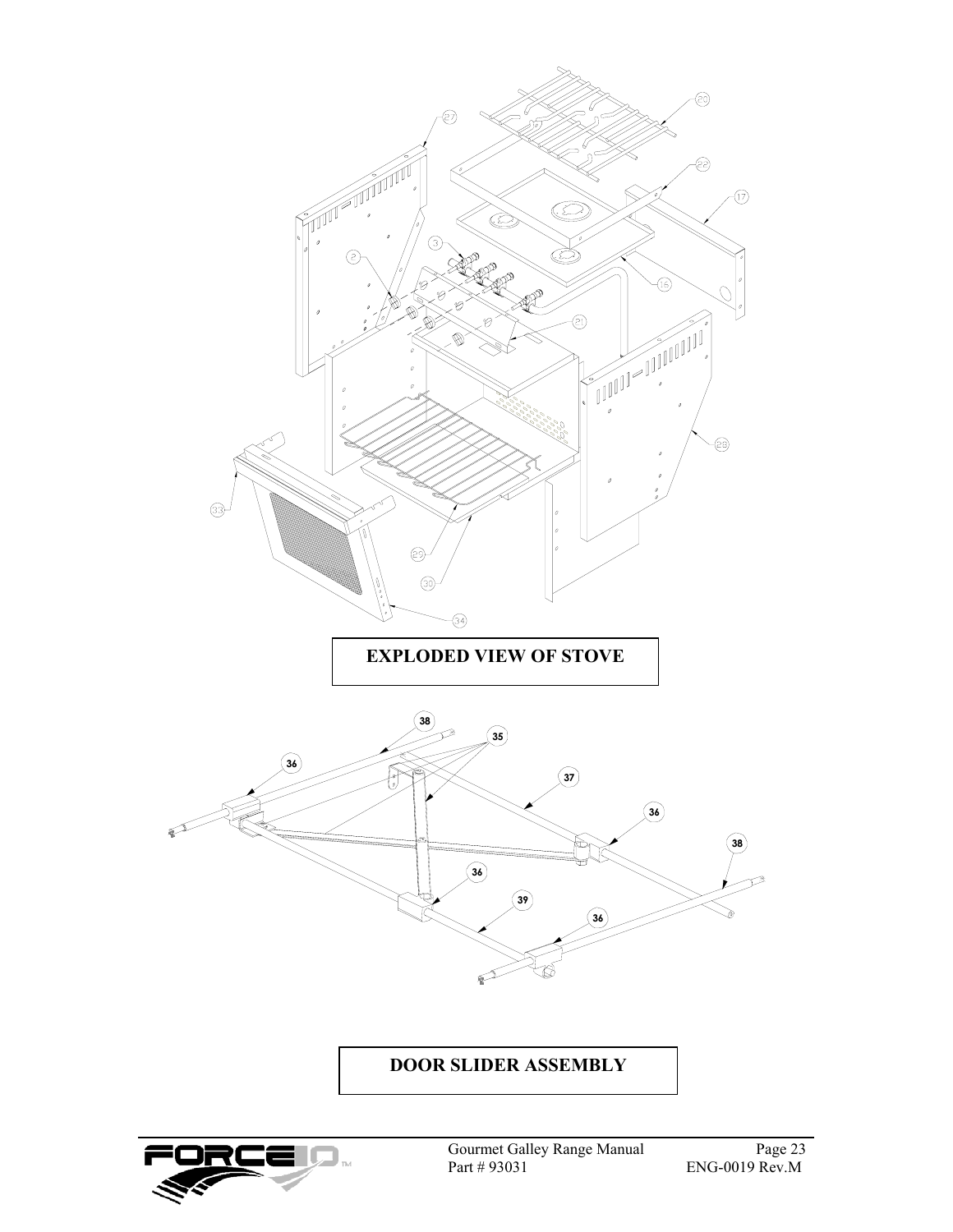## **PARTS BREAKDOWN**

|                         | Number Description      | Part#  | Number | Description                     | Part#  |
|-------------------------|-------------------------|--------|--------|---------------------------------|--------|
| 1                       | Solenoid (Valve)        | 89255  | 35     | Cross bar assembly              |        |
| $\overline{\mathbf{c}}$ | Control knob            | 89248  | 36     | Plastic door slider             | 89052  |
| 3                       | Valve for small burner  | 89212  | 37     | Back brass rod                  |        |
|                         | Valve for large burner  | 89213  | 38     | Side brass rod                  |        |
| 4                       | By pass                 | $***$  | 39     | Front brass rod                 |        |
| 5                       | <b>Valve Clamp</b>      | 89234  | 40     | Burner cup gasket, small        | 89310  |
| 6                       | Gasket for valve        | 89205  | 41     | Burner cup gasket, large        | 89311  |
| $\overline{7}$          | Clamp bolt              | 89235  | 42     | Thermocouple nut                | 89202  |
| 8                       | Flame spreader small    |        | 43     | Sparker hold down clip          | 89211  |
|                         | Flame spreader large    |        | 44     | Solenoid cap nut (Valve)        | 89254  |
| 9                       | Orifice                 | $***$  | 45     | Ignition switch harness         |        |
| 10                      | Burner sparker          | 89200  | 46     | Washer                          | 89232  |
| 11                      | Thermocouple            |        | 47     | Spring                          | 89312  |
| 12                      | Burner housing small    | 89224  | 48     | $E - clip$                      | 89233  |
|                         | Burner housing large    | 89220  |        |                                 |        |
| 13                      | <b>Burner Cap small</b> |        | 49     | <b>Broiler</b>                  | 890051 |
|                         | <b>Burner Cap large</b> |        |        |                                 |        |
| 14                      | Hold down screws        | 89217  | 50     | Thermocouple/Sparker<br>bracket | 50503  |
| 15                      | Mounting studs          | 89201  | 51     | Sparker - Broiler               | 89066  |
| 16                      | Top Tray                |        | 52     | Thermocouple - Broiler          | 89074  |
| 17                      | Top back panel assy.    |        | 53     | Orifice holder                  | 89084  |
| 18                      | Bronze griddle (opt.)   |        | 54     | Orifice - Broiler, 30mbr        | 89237  |
| 19                      | Pot holder assy.        |        | 55     | Oven Burner                     | 89231  |
| 20                      | Top cooking grill       |        | 56     | Orifice - Oven burner,          | 89238  |
|                         |                         |        |        | 30mbr                           |        |
| 21                      | Control panel           |        | 57     | Orifice holder                  | 89252  |
| 22                      | <b>Grill Frame</b>      |        | 58     | Sparker - Oven burner           | 89064  |
| 23                      | Spark ignition box 4    | 890611 | 59     | Thermocouple - oven             | 89282  |
|                         | outlet                  | 890601 |        |                                 |        |
|                         | Spark ignition box 6    |        |        |                                 |        |
|                         | outlet                  |        |        |                                 |        |
| 24                      |                         |        | 60     | Thermostatic valve              | 89214  |
| 25                      | <b>Battery holder</b>   | 870011 | 61     | Solenoid (Thermostatic)         | 89210  |
| 26                      | Back cover              |        | 62     | Solenoid cap nut                | 89253  |
|                         |                         |        |        | (Thermo)                        |        |
| 27                      | Left Stove side         |        | 63     | Ignition switch                 |        |
| 28                      | <b>Right Stove side</b> |        | 64     | By pass                         | $***$  |
| 29                      | Inside oven rack        |        |        |                                 |        |
| 30                      | Oven heat plate         |        |        |                                 |        |
| 31                      | Stove bottom brace      |        |        |                                 |        |
| 32                      | Gimbal wall bracket     |        |        |                                 |        |
| 33                      | Door handle             |        |        |                                 |        |

34 Oven door assembly

Specify valve type when ordering.

\* Specify burner, stove model, and serial number when ordering.

\*\* For European sizes or CNG, please see table, pages 2 and 3.

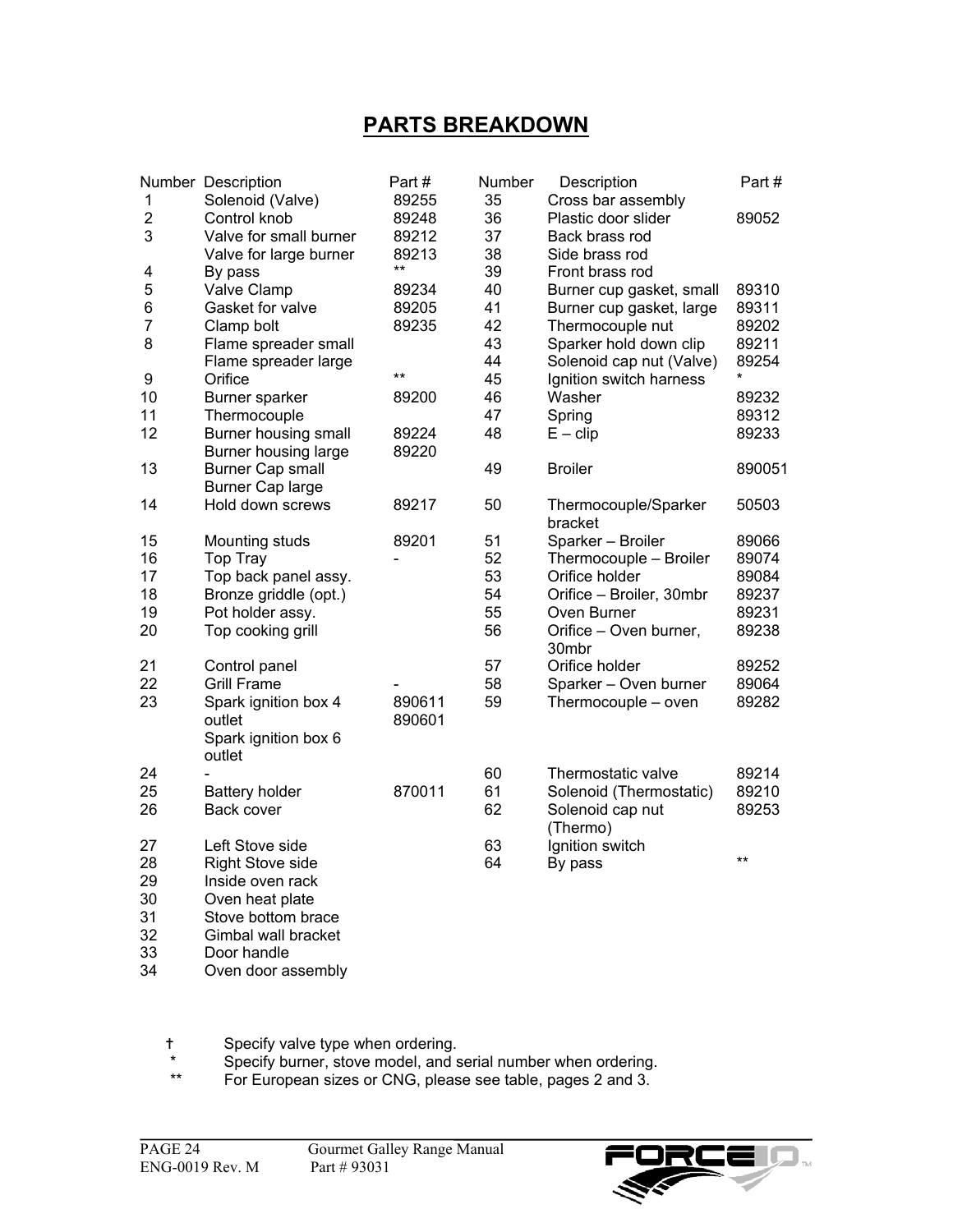### **LIMITED WARRANTY**

Force 10 Manufacturing Corporation warranties new products to the original consumer to be free from defective material(s) and workmanship while under normal use and service. This limited warranty extends for the following periods:

Propane / CNG Gourmet Galley Ranges Two (2) Years Propane / CNG Cooktop Stoves Two (2) Years

#### **Terms and Conditions**

During the warranty period Force 10 Manufacturing Corporation will, at its option and without charge, repair and/or replace but not remove or re-install the faulty product

The buyer will return defective products to the address stated below. No product will be accepted by Force 10 Manufacturing Corporation without prior written or verbal authorization, and in accordance with instructions from Force 10 Manufacturing Corporation. An authorization number must accompany returned merchandise. Return of defective products must be accompanied by written details of the problems and proof of purchase.

The buyer shall be responsible for shipping and insurance charges, if any, on the products returned for repair under the terms of this warranty. Force 10 Manufacturing Corporation will pay shipping of products returned to the buyer.

This limited warranty applies only to products that have been installed and used in accordance to printed instructions of Force 10 Manufacturing Corporation and does not cover improper use, vandalism, negligence or accidents.

As some states do not allow limitations on the length of an implied warranty nor limitations or exclusions of incidental or consequential damages, the above limitations or exclusions may or may not apply. This warranty gives you specific legal rights and you may also have other rights that vary from state to state.

**Model No.\_\_\_\_\_\_\_\_\_\_\_\_\_\_\_\_ Serial No.\_\_\_\_\_\_\_\_\_\_\_\_\_\_\_\_\_\_**

**This Range has been built to operate with the following pressure:**

**Propane/Butane:\_\_\_\_\_\_\_\_\_\_\_\_\_\_\_\_\_mbar.** 

**Natural Gas:\_\_\_\_\_\_\_\_\_\_\_\_\_\_\_mbar.**

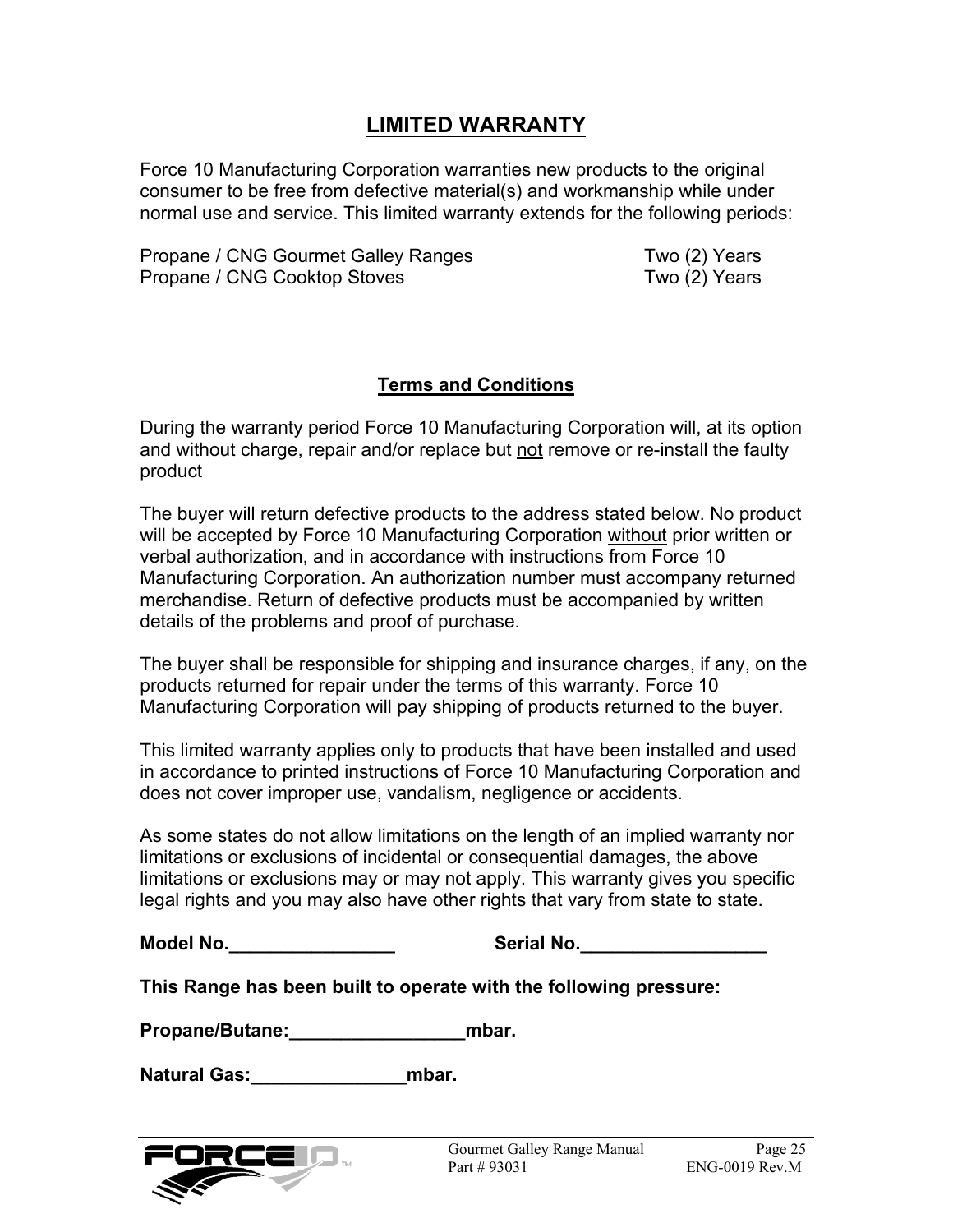## **FORCE 10 MANUFACTURING CORPORATION WARRANTY REGISTRATION FORM**

| Purchaser's Name                                                                                                                                                                                                               |                                   |
|--------------------------------------------------------------------------------------------------------------------------------------------------------------------------------------------------------------------------------|-----------------------------------|
|                                                                                                                                                                                                                                | State/Province: 2000              |
| Country: Country: Country: Country: Country: Country: Country: Country: Country: Country: Country: Country: Country: Country: Country: Country: Country: Country: Country: Country: Country: Country: Country: Country: Countr |                                   |
| Telephone: Telephone:                                                                                                                                                                                                          |                                   |
|                                                                                                                                                                                                                                | Serial No. 2008 Contract No. 2014 |
| Date Purchased: National Purchased: National Purchased: National Purchased: National Purchased: National Purch                                                                                                                 |                                   |
|                                                                                                                                                                                                                                |                                   |
| Purchased from (Dealer):                                                                                                                                                                                                       |                                   |
| Dealer's Address: Note that the set of the set of the set of the set of the set of the set of the set of the set of the set of the set of the set of the set of the set of the set of the set of the set of the set of the set |                                   |
|                                                                                                                                                                                                                                | State/Province:                   |
|                                                                                                                                                                                                                                | Zip/Postal Code: 2000             |
| Telephone: Telephone:                                                                                                                                                                                                          |                                   |
| Purchaser's Signature:                                                                                                                                                                                                         | Date:                             |

#### *This Warranty Registration must be completed and mailed within ten (10) days from date of purchase, to:*

#### **FORCE 10 MANUFACTURING CORPORATION. Unit A, 19169 – 21st Avenue Surrey, BC CANADA V3S 3M3 Tel: (604) 536-0379 Fax: (604) 535-1210 Toll-free North America 1-800-663-8515 Email: sales@force10.com**

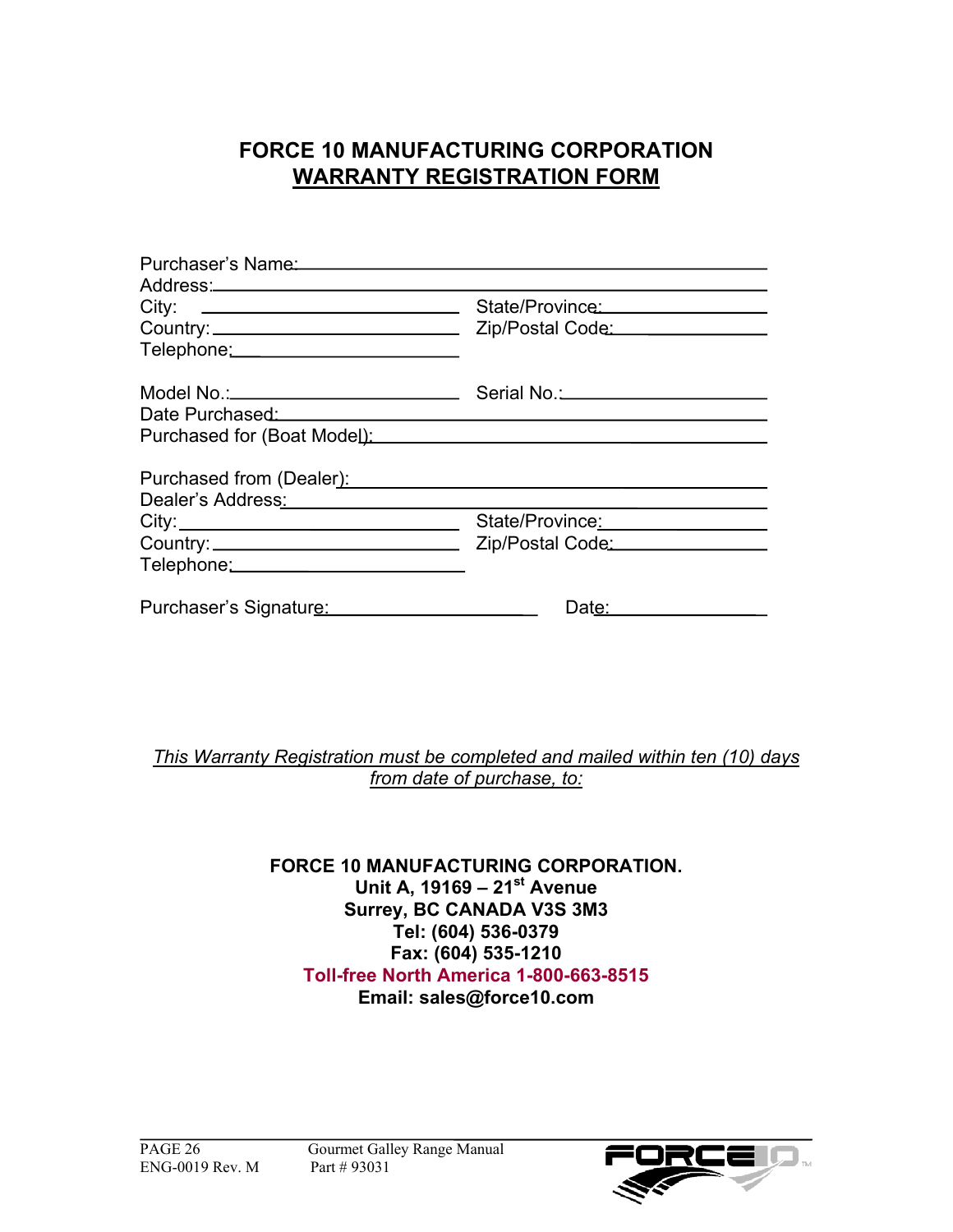# **FORCE 10**

# **GOURMET GALLEY RANGES**

## **PROPANE AND NATURAL GAS MODELS**



# **OWNER'S MANUAL AND WARRANTY**

**FORCE 10 MANUFACTURING CORPORATION. Surrey, BC CANADA V3S 3M3 Tel: (604) 536-0379 Fax: (604) 535-1210 Toll-free North America 1-800-663-8515 Email: sales@force10.com**

## **TABLE OF CONTENTS**